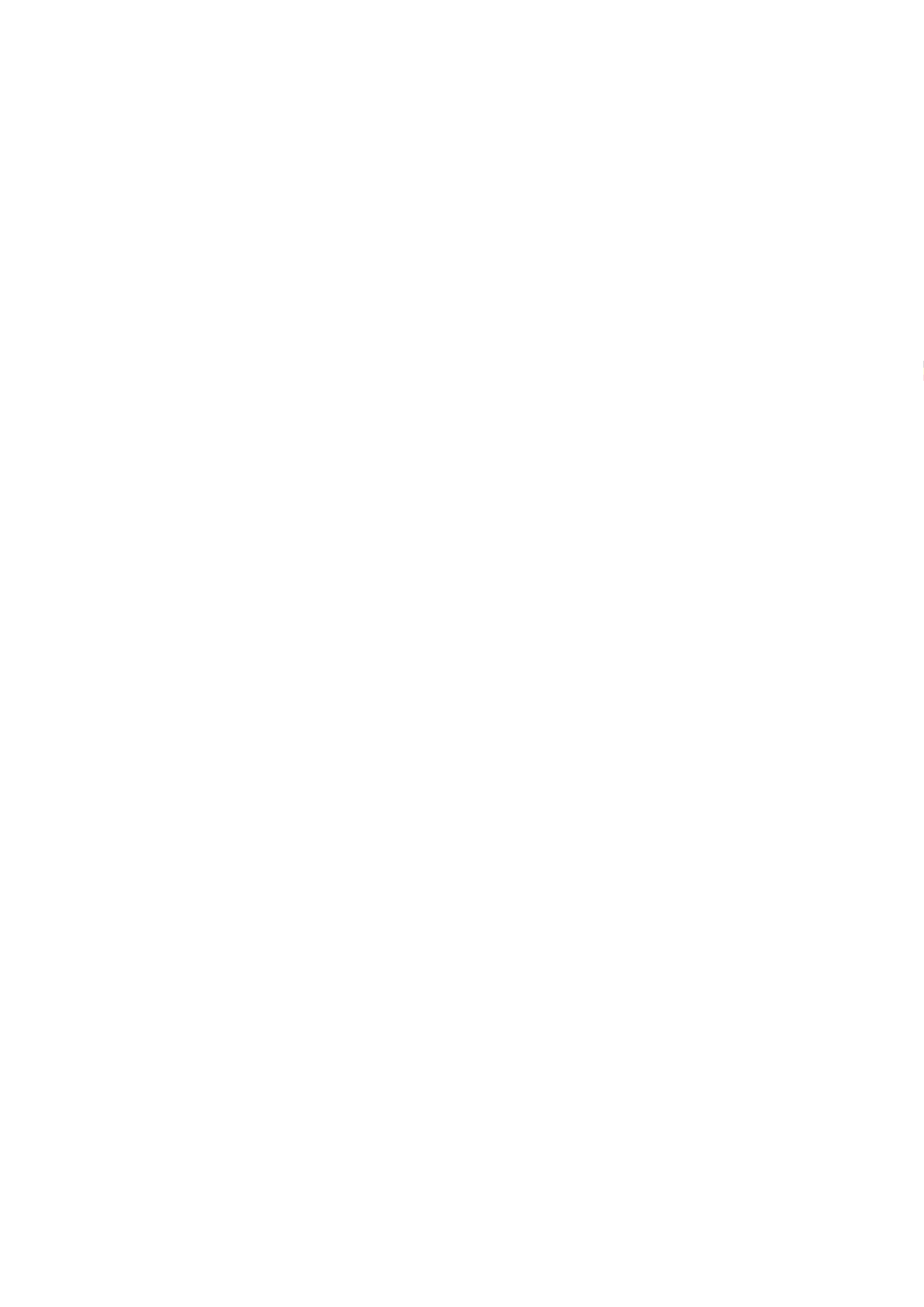

# SCIENCE, TECHNOLOGY AND INNOVATION SECTOR

# **SEMI-ANNUAL BUDGET MONITORING REPORT**

**FINANCIAL YEAR 2019/20**

APRIL 2020

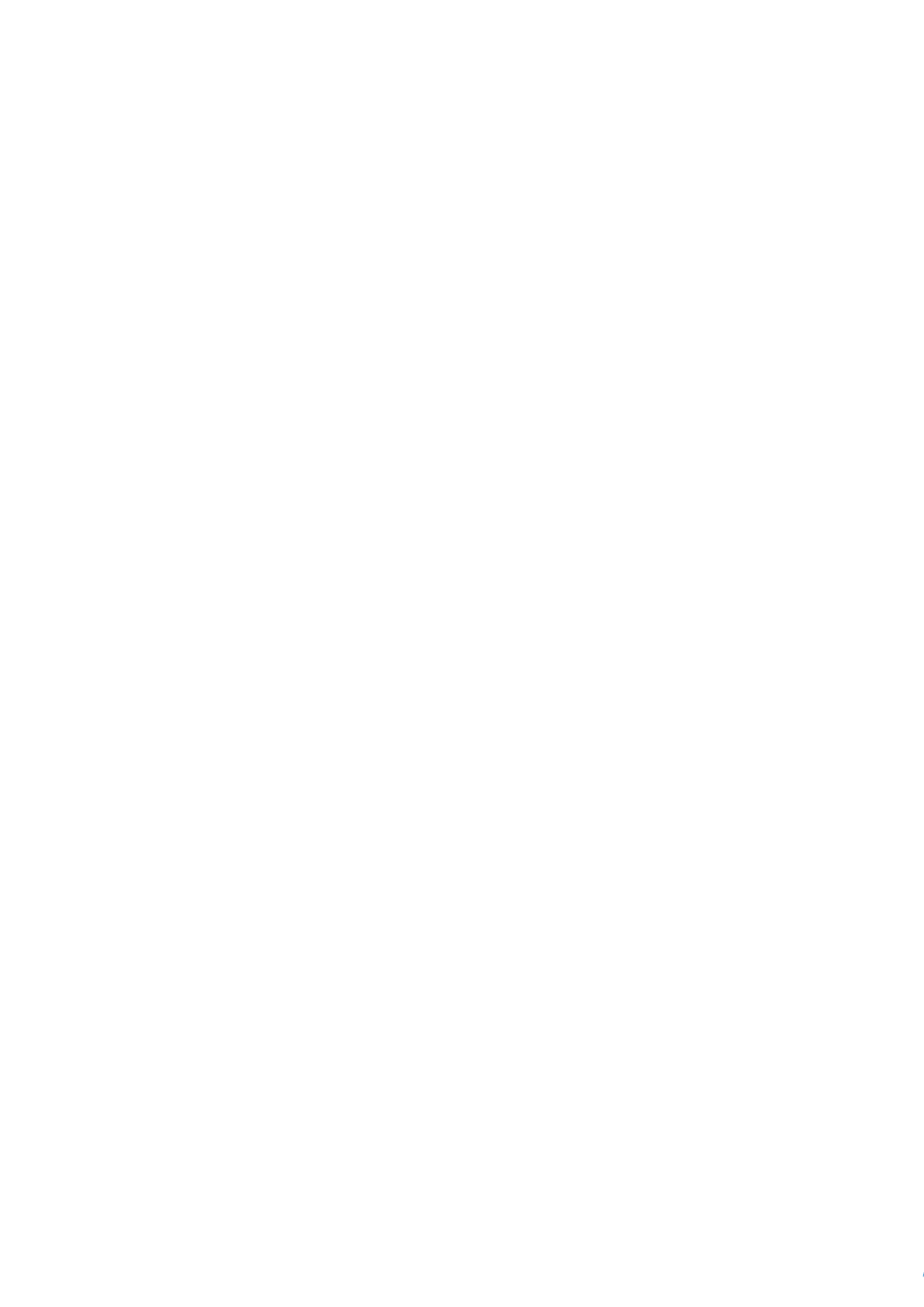## **TABLE OF CONTENTS**

| 3.2.2.1 National Science, Technology, Engineering and Innovation Skills Enhancement |  |
|-------------------------------------------------------------------------------------|--|
|                                                                                     |  |
|                                                                                     |  |
|                                                                                     |  |
|                                                                                     |  |
|                                                                                     |  |
|                                                                                     |  |
|                                                                                     |  |
|                                                                                     |  |
|                                                                                     |  |
|                                                                                     |  |
|                                                                                     |  |
|                                                                                     |  |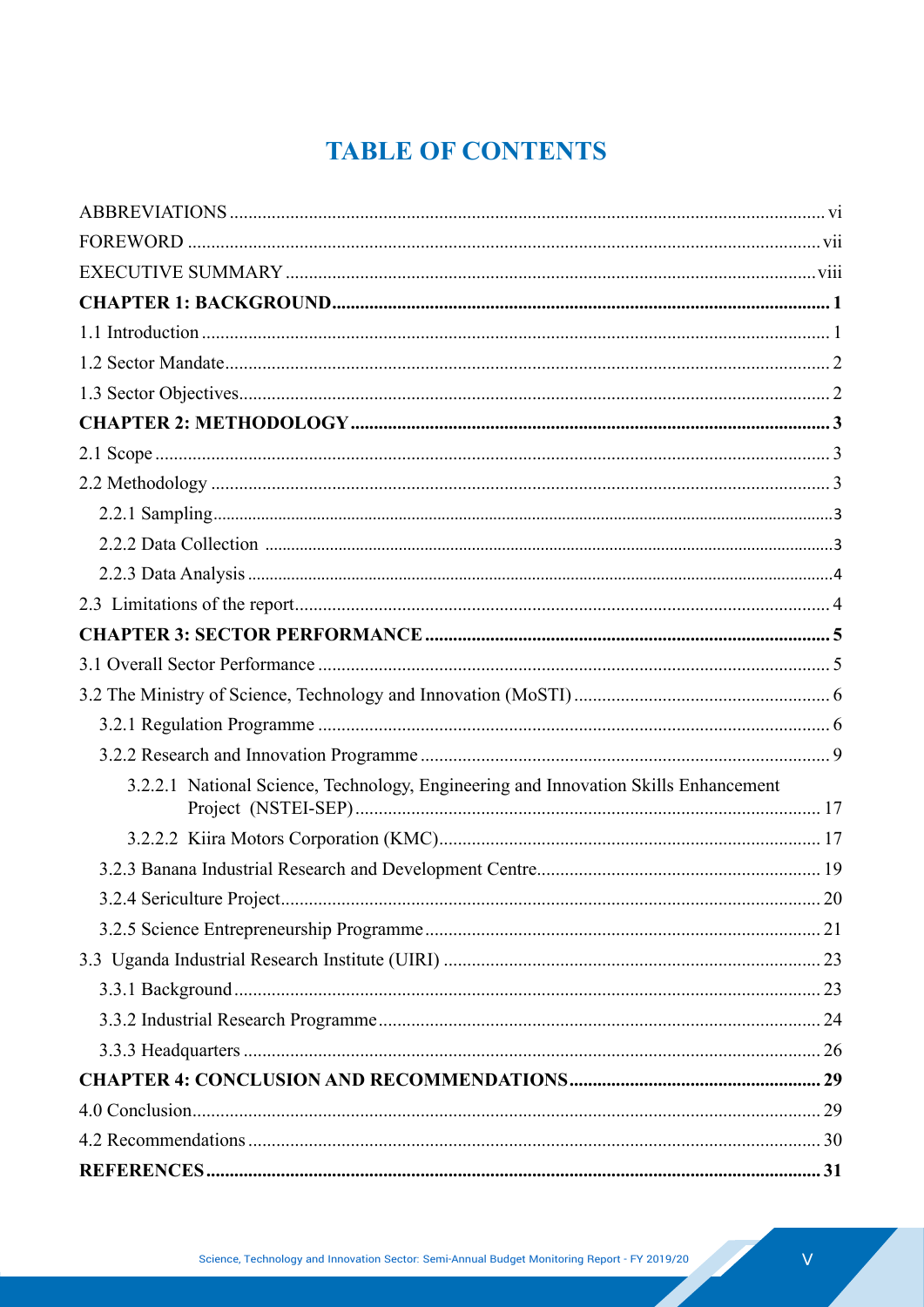## **ABBREVIATIONS**

| <b>BIRDC</b>   | Banana Industrial Research and Development Centre                                  |
|----------------|------------------------------------------------------------------------------------|
| <b>EU</b>      | European Union                                                                     |
| GoU            | Government of Uganda                                                               |
| <b>ISO</b>     | <b>International Standards Organization</b>                                        |
| <b>IUEA</b>    | International University of East Africa                                            |
| <b>JIBP</b>    | Jinja Industrial and Business Park                                                 |
| <b>KMC</b>     | Kiira Motors Corporation                                                           |
| <b>NARO</b>    | National Agricultural Research Organization                                        |
| NDP II         | National Development Plan II                                                       |
| <b>NSTEISP</b> | National Science, Technology Engineering and Innovation Skills Enhancement Project |
| <b>MMISC</b>   | Manufacturing, Machining and Industrial Skilling Centre                            |
| <b>MEMD</b>    | Ministry of Energy and Mineral Development                                         |
| <b>MFPED</b>   | Ministry of Finance, Planning and Economic Development                             |
| <b>MoSTI</b>   | Ministry of Science, Technology and Innovations                                    |
| <b>PIBID</b>   | Presidential Initiative on Banana Industrial Development Project                   |
| <b>STI</b>     | Science, Technology and Innovations                                                |
| <b>UEDCL</b>   | Uganda Electricity Distribution Company Limited                                    |
| <b>UIRI</b>    | Uganda Industrial Research Institute                                               |
| <b>UNBS</b>    | <b>Uganda National Bureau of Standards</b>                                         |
| UK             | United Kingdom                                                                     |
| <b>UNCST</b>   | Uganda National Council for Science and Technology                                 |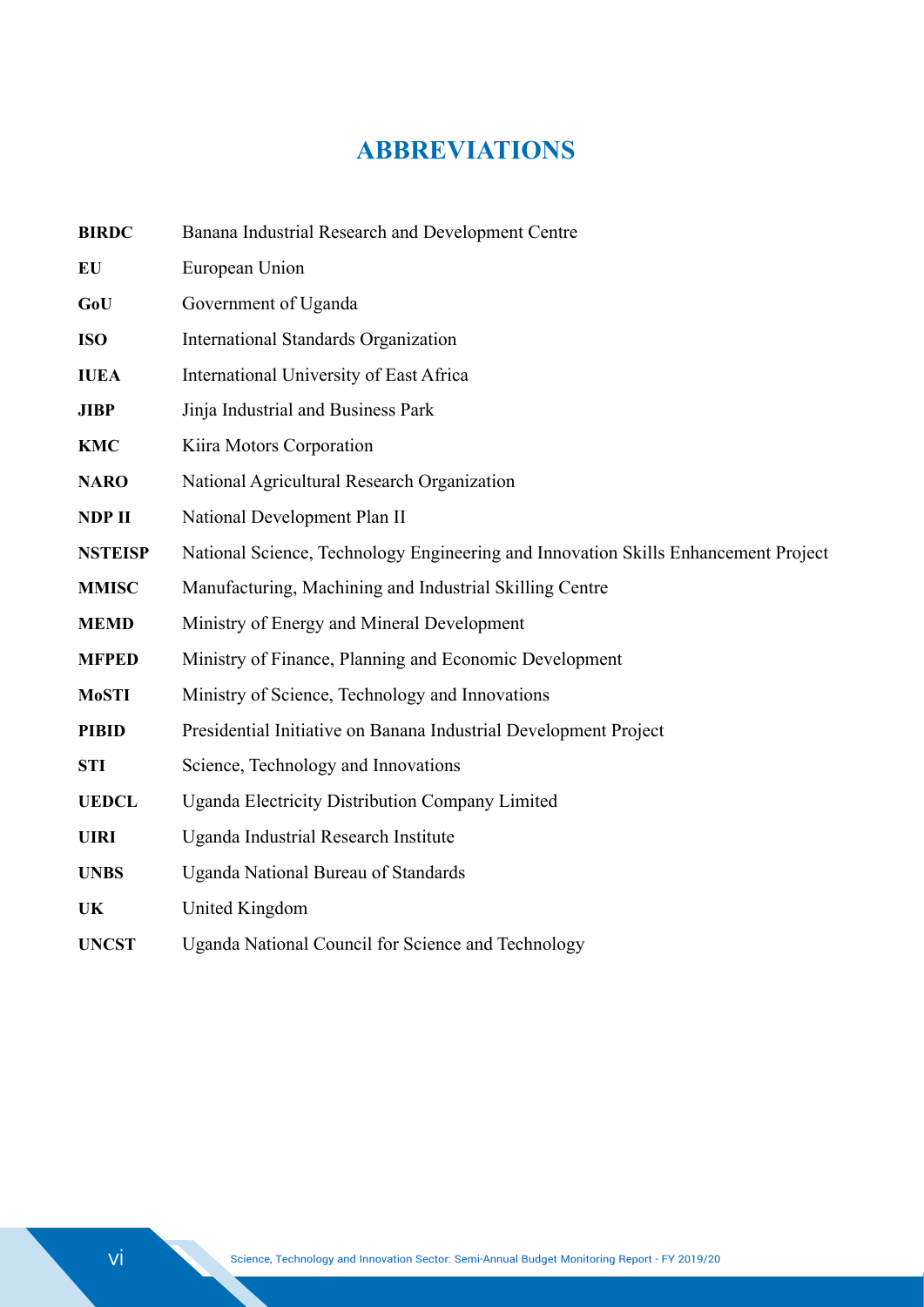### **FOREWORD**

The Government strategy this Financial Year 2019/20 is to promote import substitution and export promotion, and incentivize private sector development. It is envisioned that this will be achieved through industrialization anchored on agriculture and agro-industrialization, manufacturing, and mineral potential. This will also ensure inclusive growth and the creation of jobs, while promoting development of other key primary growth sectors.

According to findings shared by the Budget Monitoring and Accountability Unit (BMAU), majority of the sectors monitored got over 50% of their budget releases, however fair performance was noted in terms of service delivery. This is attributed to the persistent challenges of delayed procurement and poor planning which must be dealt with as the country moves to implement the third National Development Plan.

This report is produced at time when the whole world is affected by the novel coronavirus disease (COVID-19). It is prudent that the sectors devise cost effective means to ensure that their stakeholders will still benefit from the government programmes/projects.

Keith Muhakanizi

**Permanent secretary and Secretary to the Treasury**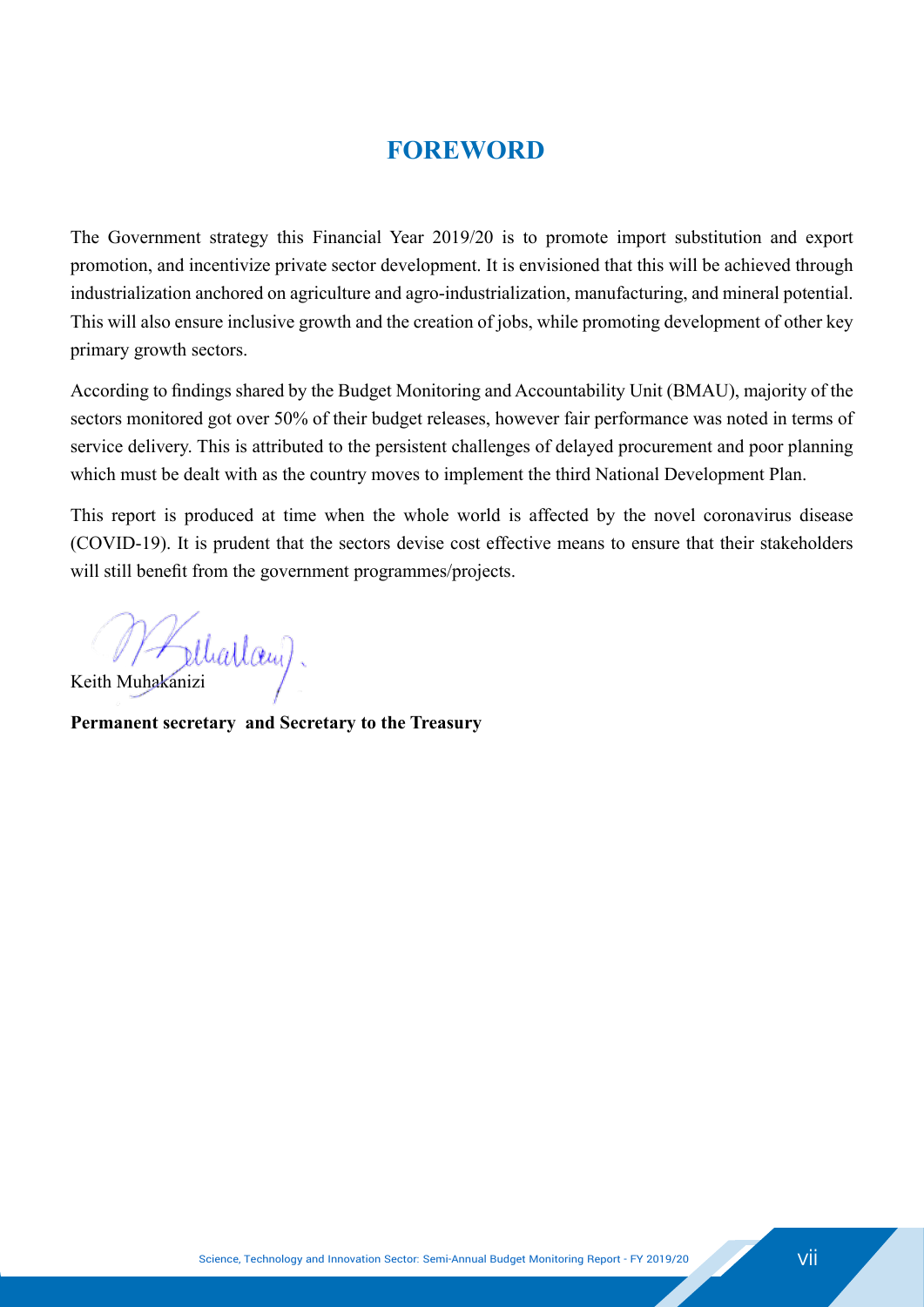## **EXECUTIVE SUMMARY**

#### **Introduction**

The Science, Technology and Innovations (STI) Sector coordinates all activities and programmes relating to research, science, technology and innovation. The sector has two Votes and three subventions (Vote 023: Ministry of Science, Technology and Innovations; Vote 110: Uganda Industrial Research Institute (UIRI), and the subventions of: Uganda National Council for Science and Technology (UNCST), Kiira Motors Corporation (KMC) and the Presidential Initiative on Banana Industrial Development (PIBID - Banana Industrial Research and Development Centre (BIRDC).

This report presents the annual implementation and achievement of set targets by 31<sup>st</sup> December, 2019 for the various programmes in the sector. The findings were generated from review of quarterly reports and physical monitoring of the programmes, sub-programmes and outputs within the votes.

#### **Overall Performance**

The STI sector performance was fair at 60.6%. The sector budget for FY2019/20 was Ug shs193.251billion, of which Ug shs143.348billion (74.2%) was released and Ug shs133.842billion (91.7%) expended by  $31<sup>st</sup>$ December, 2019. Overall sector release was good, while expenditure was very good.

The MoSTI had good release performance owing to the National Science, Technology Engineering and Innovation Skills Enhancement (NSEI-SE) Project. Most of the recurrent sub-programmes especially those under Finance and Administration exhibited good performance, while the development component performed fairly. The Science Entrepreneurship and Industrial Research Programmes performed better than other programmes. The Research and Innovation Programme had the least performance rated at 21%.

#### **Highlights of Sector Performance**

#### **The Regulation Programme**

Bio-economy resources and bio-fortified products were catalogued nationally, and three planning meetings for the National Biosafety Conference were conducted. A concept and terms of reference (ToRs) for the National Science Mentorship Programme were developed. ToRs for the feasibility study for research and development in indigenous knowledge were generated. Consultative meetings with universities on the National Space Programme were conducted. Staff under the Bio-safety and Bio-security sub-programme were trained in genetically modified organisms.

#### **Research and Innovation Programme**

A concept for the National Research Agenda was developed. Researchers in the 10 districts of Teso subregion were profiled, artisans and innovators in agro-technology and food value addition in the central region were trained. A comparative study on the establishment and journey of Science and Technology Parks was conducted. The STI infrastructure profiling was conducted in key research and development centres and institutions of higher learning. Five innovation and intellectual property clinics and trainings were conducted, 10 innovators were supported to develop intellectual property rights, and 50 innovators were profiled.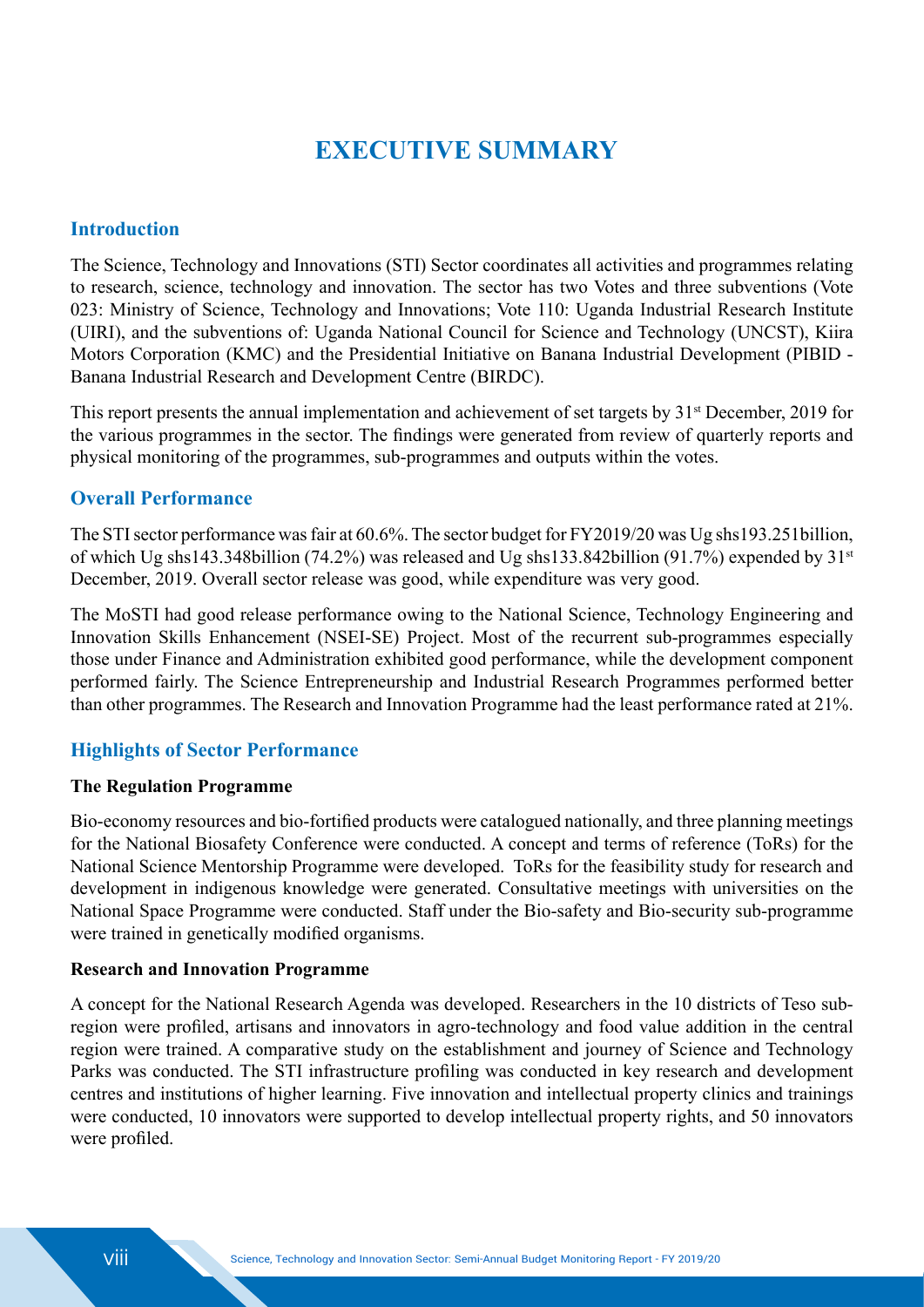Under the Uganda National Council for Science and Technology (UNCST), the ToRs for the environmental and social impact assessment and monitoring plans for National Science, Technology Engineering and Innovation Skills Enhancement Project (NSTEIP) were developed. The project steering committee was constituted and draft communication and dissemination plan developed. The construction of the Technology Innovation Business Incubation Centre under the NSTEIP is likely to be delayed due to land related encumbrances at the proposed site in Sanga, Kiruhura District.

Good progress was observed under Kiira Motors Corporation with the construction of the Vehicle Assembly Shop at 20% progress. Construction of the Kira Vehicle Plant Warehouse was at 75% progress. Construction of the circular roads (6.4km) in the industrial park was estimated at 50% physical progress. Two hybrid buses and two charging kits were built. The buses were undergoing testing at Nakasongola workshop. A statement of requirements for the Kayoola Bus Seat Engineering, production samples and KMC bus warranty plan were developed.

The Banana Industrial Research and Development Centre (BIRDC) was registered as a company in fulfillment of the strategy for operationalization of the Presidential Initiative on Banana Industrial Development. Efficiency optimization studies for the primary processing of bananas were ongoing. The company was in the final process of acquiring a UNBS quality distinctive mark. Marketing of the products was ongoing within and outside the country. Due to increased prices of raw materials (*matooke*) in October, November and December, production of raw *Tooke* flour was stayed. The peeling machine and a sugar mill were installed. However, the Board of Directors were not constituted. It was observed that the approved supplementary budget for the company during FY 2018/19 was not realized leading to accumulation of arrears and cash flow constraints.

The Sericulture Technologies and Innovations Project in Sheema District established and maintained 116 hectares of experimental mulberry gardens. The project provided agronomic support to farmers in 10 districts to maintain their gardens. The construction of silkworm rearing houses had not resumed due to changes that have to be made in architectural designs to include sanitation facilities and electrical works.

Under **Science Entrepreneurship Programme**, consultative meetings with district local governments on technoprenuership were conducted. Technopreneurship skills meetings to commercialize shea butter technologies and innovations were conducted. Trainings on laundry bar soap making in Iganga District were conducted. The programme supported the following events geared towards promoting innovation; Bunyoro Youth Innovations Awards in Masindi District, Top 100 SMEs Award Program in Kampala, TVET skills competition in four regions of Uganda and commemoration of the World Science Day.

**The Industrial Research Programme;** production of enzymes; cellulose, xylanase, α-amylase and cutinase was done at laboratory scale and possibilities of large scale production are underway. The UIRI conducted a pediatric study on the performance of the Electronically Controlled Gravity Feed (ECGF) system and data analysis is ongoing. Partnerships with Fraunhofer Gesellschaft Institute for technical support and mass production of the ECGF unit are ongoing. The UIRI produced 5,000,000 doses of Kukustar Newcastle vaccine and analyzed 112 laboratory samples.

The construction and installation of equipment at the Manufacturing, Machining and Industrial Skilling Centre (MMISC) at the Kampala Industrial and Business Park-Namanve was completed and commissioned on 14th January 2020. The institute was yet to develop a training curriculum. Recruitment of trainers and instructors for the facility was delayed due to inadequate budget. The UIRI also commissioned the Pineapple Juice Processing Plant in Itojo, Ntungamo District on 6<sup>th</sup> January 2020. By February 2020 the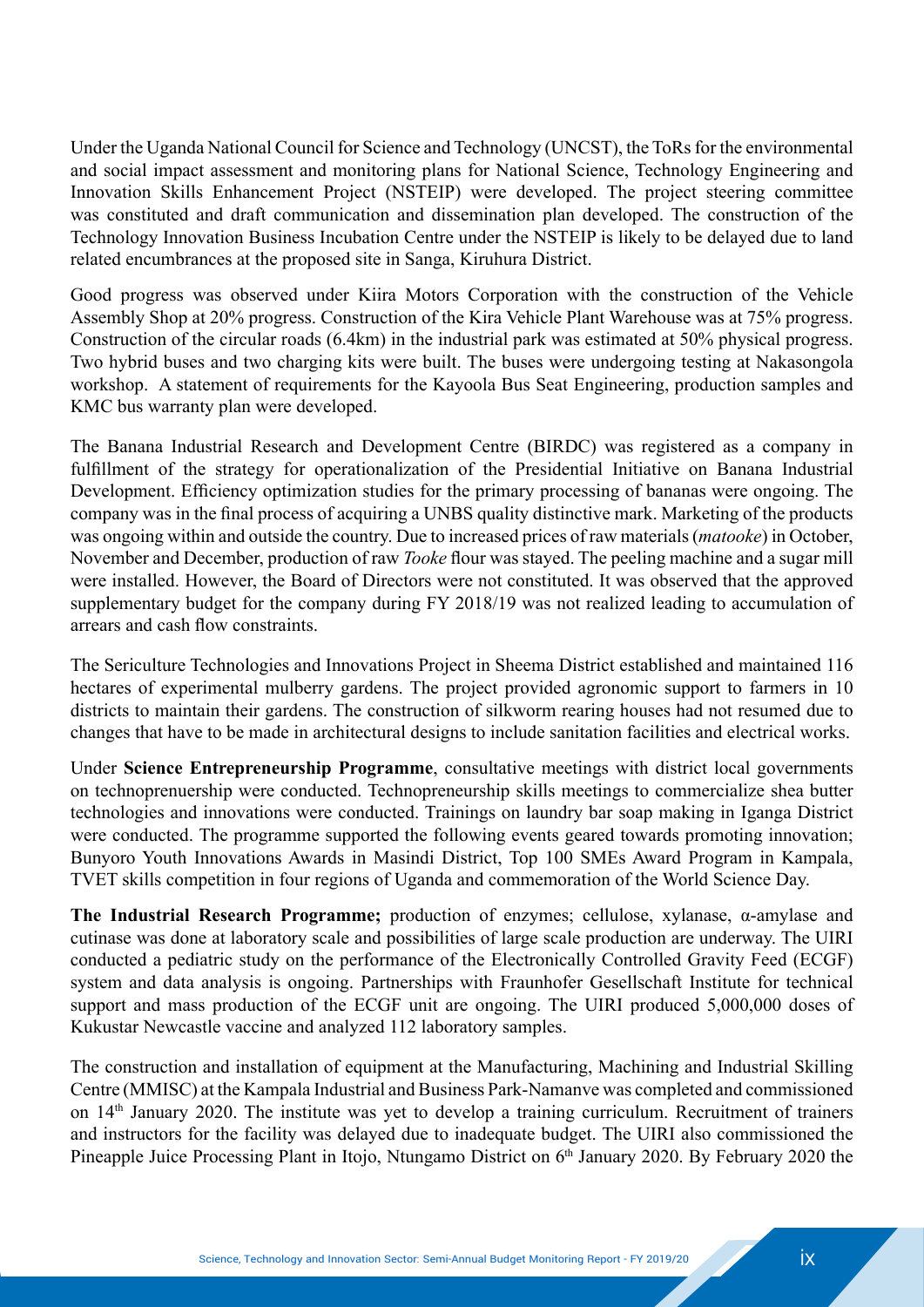plant was not operational due to technical and human resource related constraints.

In conclusion, it was observed that the STI Sector performance is still average especially under the Research and Innovation Programme. The low performance is hinged to; poor prioritization of key STI interventions, delayed initiation of procurements, land related encumbrances on the proposed NSTEIP site in Sanga-Kiruhura, and infrastructure gaps to commercialize science and technology innovations.

#### **Recommendations**

- i. The MoSTI should develop a research dissemination strategy and enhance public engagements to appreciate the role of STI in National development.
- ii. The MoSTI should enhance capacity of implementing agencies/subventions to avoid project delays.
- iii. The STI Sector Working Group and Ministry of Finance, Planning and Economic Development (MFPED) should prioritize funding for development activities for KMC, UIRI and BIRDC.
- iv. The MoSTI, UNCST and Uganda Land Commission should clarify the land ownership of the proposed NSTEIP site in Sanga, Kiruhura District to avoid further delays.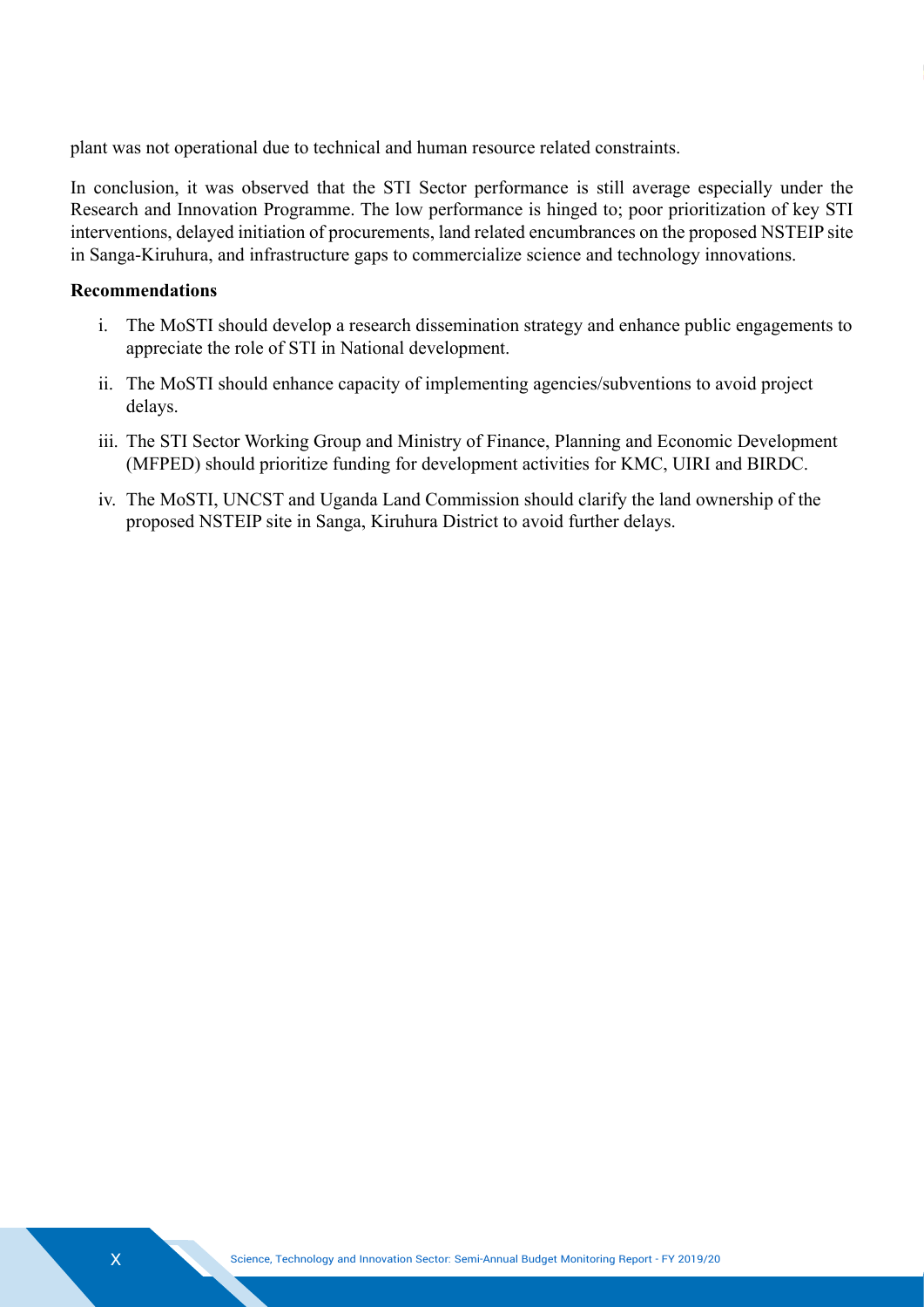

## **CHAPTER 1: BACKGROUND**

### **1.1 Introduction**

The mission of the Ministry of Finance, Planning and Economic Development (MFPED) is, "*To formulate sound economic policies, maximize revenue mobilization, and ensure efficient allocation and accountability for public resources so as to achieve the most rapid and sustainable economic growth and development*". It is in this regard that the ministry gradually enhanced resource mobilization efforts and stepped up funds disbursement to Ministries, Departments, Agencies and Local Governments in the past years to improve service delivery.

Although some improvements have been registered in citizens' access to basic services, their quantity and quality remains unsatisfactory, particularly in the sectors of health, education, water and environment, agriculture, ICT and roads. The services being delivered are not commensurate to the resources that have been disbursed, signifying accountability and transparency problems in the user entities.

The Budget Monitoring and Accountability Unit (BMAU) was established in FY2008/09 in MFPED to provide comprehensive information for removing key implementation bottlenecks. The BMAU is charged with tracking implementation of selected government programmes or projects and observing how values of different financial and physical indicators change over time against stated goals and targets (how things are working). This is achieved through semi-annual and annual field monitoring exercises to verify receipt and application of funds by the user entities. Where applicable, beneficiaries are sampled to establish their level of satisfaction with the public service.

The BMAU prepares semi-annual and annual monitoring reports of selected government programmes and projects. The monitoring is confined to levels of inputs, outputs and outcomes in the following areas:

- Accountability
- Agriculture
- Infrastructure (Energy and Roads)
- Industrialization
- Information and Communication Technology (ICT)
- Social services (Education, Health, and Water and Environment)
- Public Sector Management; and
- Science, Technology and Innovation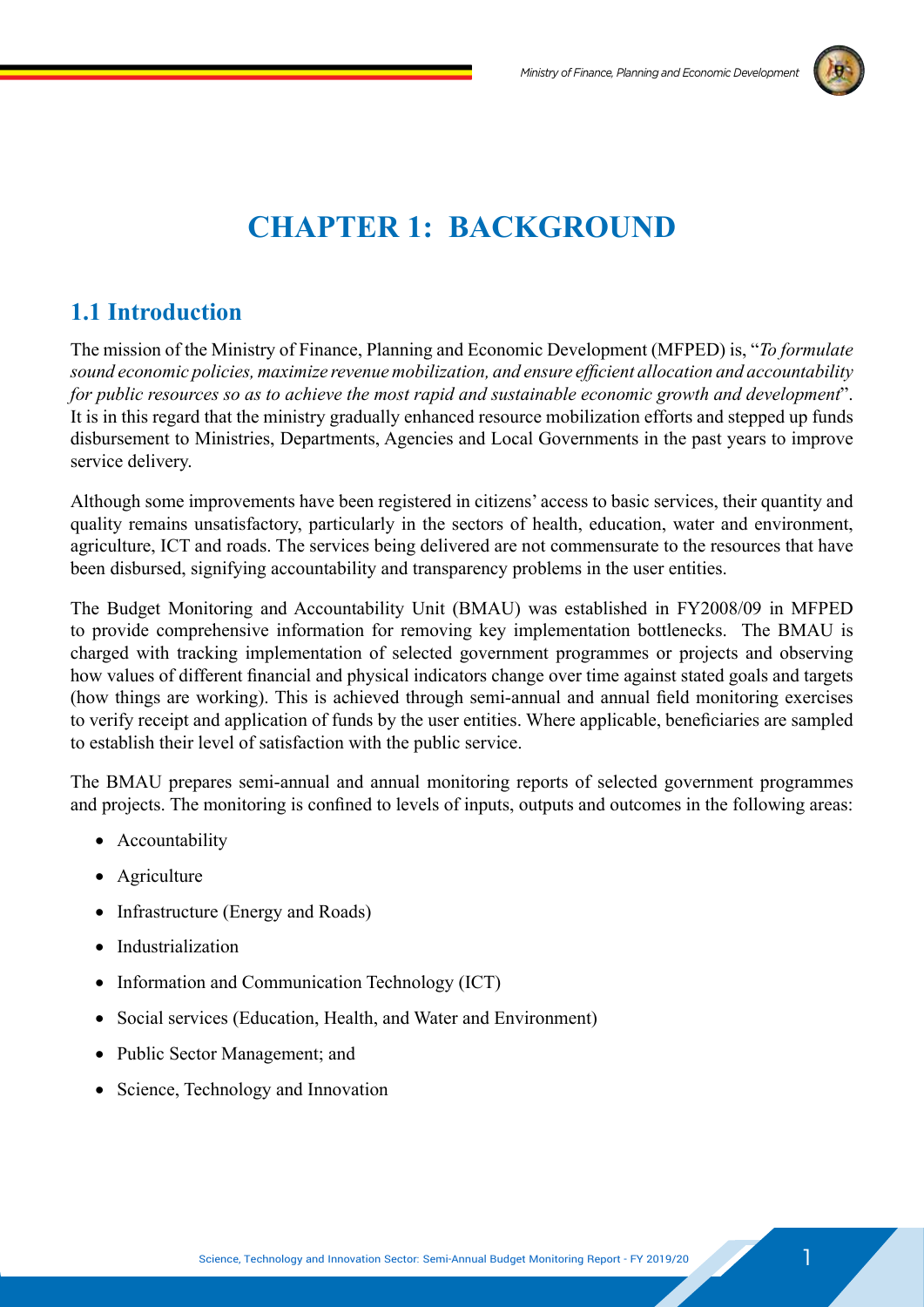

### **1.2 Sector Mandate**

The Science Technology and Innovations (STI) Sector was created in FY 2018/19 to coordinate all activities and programmes relating to research, science, technology and innovation. The sector has two Votes and three subventions namely; Vote 110 - Uganda Industrial Research Institute (UIRI); and Vote 023 - Ministry of Science, Technology and Innovations (MoSTI). Kiira Motors Corporation (KMC), the Uganda National Council for Science and Technology (UNCST), and the Presidential Initiative on Banana Industrial Development (PIBID) are subventions under Vote 023.

### **1.3 Sector Objectives**

The STI Sector is guided by four strategic objectives as provided in the second National Development Plan (NDP II):

- To enhance the integration of science, technology and innovation into the national development process.
- To increase transfer and adaptation of technologies
- To enhance research and development in Uganda and,
- To improve the science, technology and innovation legal and regulatory framework.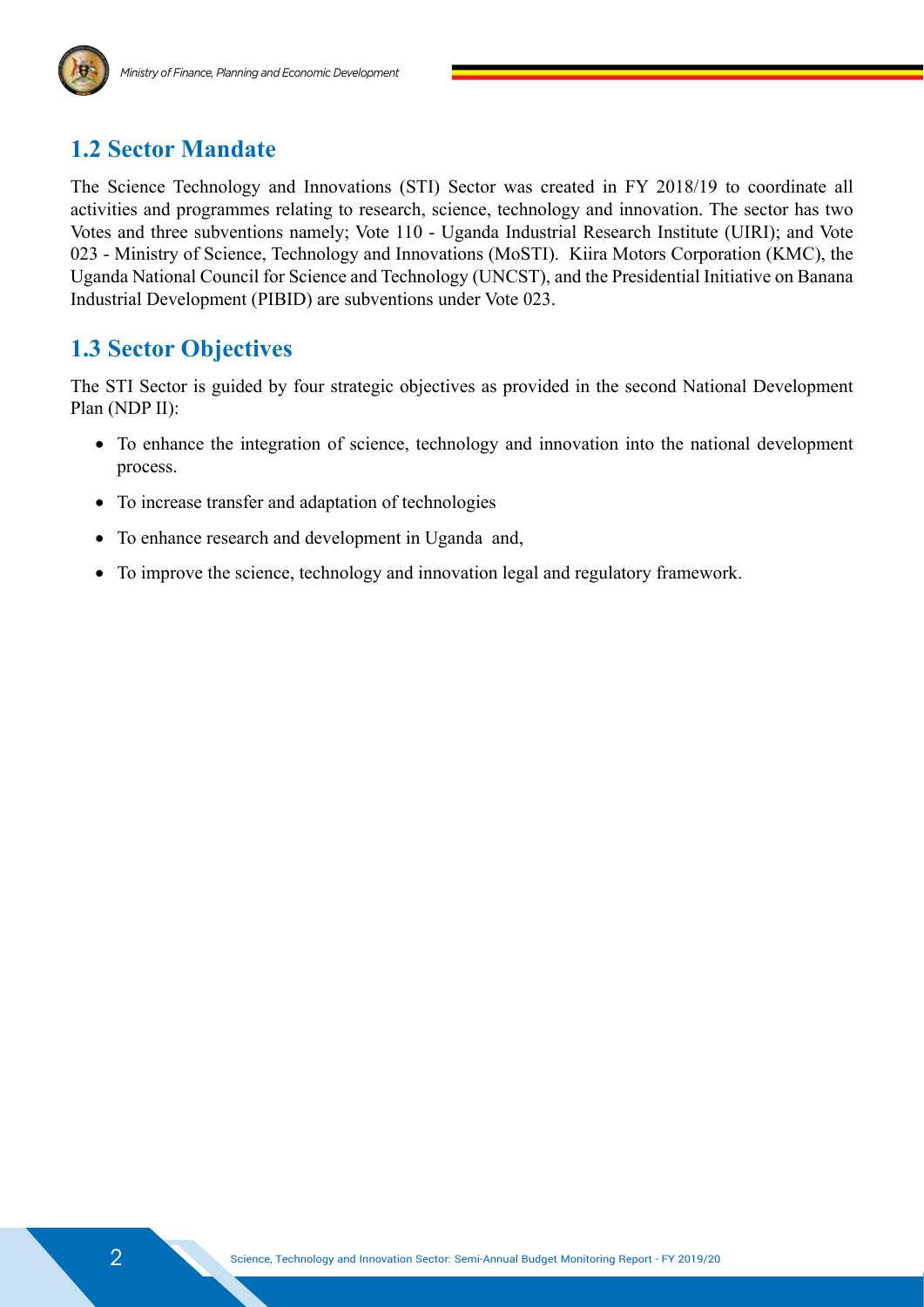

## **CHAPTER 2: METHODOLOGY**

## **2.1 Scope**

This report reviews progress of programmes and projects implemented by the sector agencies during FY 2019/20 for the period  $1<sup>st</sup>$  July to  $31<sup>st</sup>$  December 2019.

| Vote                                                                    | <b>Programme/Sub programme</b>                                                                                                                                                                                                                                         |
|-------------------------------------------------------------------------|------------------------------------------------------------------------------------------------------------------------------------------------------------------------------------------------------------------------------------------------------------------------|
| Vote 023, Ministry of<br>Science, Technology and<br>Innovations (MoSTI) | Regulation<br>Research and innovation programme.<br>1. Kiira Motors Corporation (KMC),<br>2. Uganda National Council for Science and Technology (UNCST).<br>3. Presidential Initiative of Banana Industrial Development project<br>(PIBID)<br>Science entrepreneurship |
| Vote 110 Uganda Industrial;<br>Research Institute (UIRI)                | <b>Industrial Research Programme</b><br>1. Support to UIRI                                                                                                                                                                                                             |

**Table 2.1: Scope of Semi-Annual Monitoring FY 2019/20**

 *Source: Author's Compilation*

## **2.2 Methodology**

Physical performance of projects and outputs was assessed through monitoring a range of indicators and linking the progress to reported expenditure. Across all the projects and programmes monitored, the key variables assessed included: performance objectives and targets; inputs and outputs.

#### **2.2.1 Sampling**

All programmes, and sub-programmes were monitored. Priority was given to monitoring outputs that were physically verifiable.

#### **2.2.2 Data Collection**

Data was collected from various sources through a combination of approaches:

• Review of secondary data sources including: Ministerial Policy Statements for FY2019/20; National and Sector Budget Framework Papers; Sector project documents and performance reports from the Programme Budgeting System (PBS), Sector Quarterly Progress Reports and work plans, Budget Speech, Public Investment Plans, Approved Estimates of Revenue and Expenditure, and data from the Budget Website.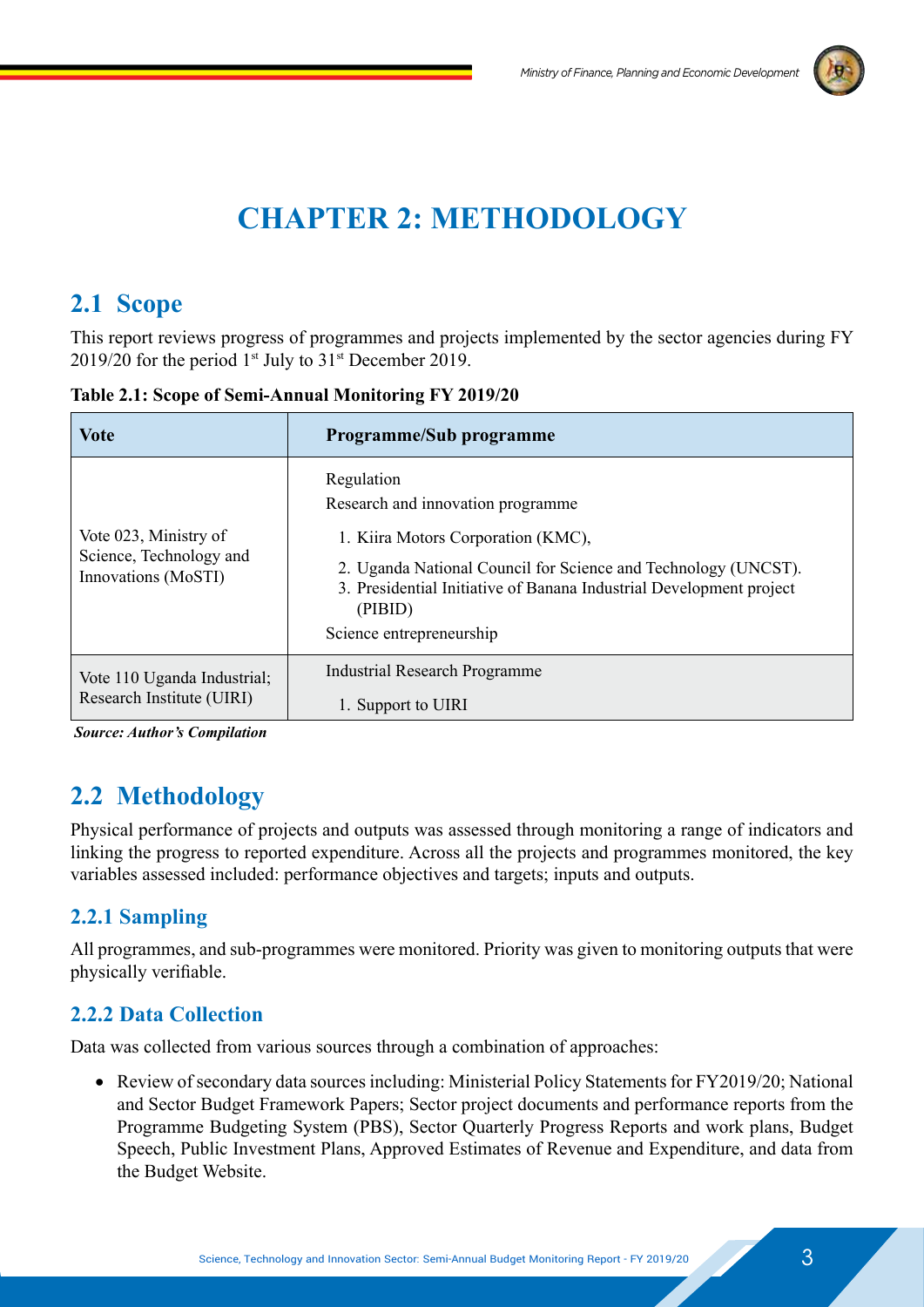

- Review and analysis of data from the Integrated Financial Management System (IFMS) and Quarterly Performance Reports from implementing agencies.
- Consultations and key informant interviews with project managers in implementing agencies both at the Central and Local Government level.
- Field visits to project areas for primary data collection, observation and photography.
- Call-backs in some cases to triangulate information

#### **2.2.3 Data Analysis**

The data was analyzed using both qualitative and quantitative approaches. Comparative analysis was done using the relative importance of the outputs and the overall weighted scores.

Relative importance (weight) of an output monitored was based on the amount of budget attached to it; thus the higher the budget the higher the contribution of the output to the sector performance. This was derived from the approved annual budget of each output divided by total annual budget of all outputs of a particular programme/project. The weight of the output and percentage achievement for each output were multiplied to derive the weighted physical performance. The overall programme/project performance is a summation of all weighted scores for its outputs. On the other hand, the overall sector performance is an average of individual programme performances that make up the sector.

The performance was rated on the basis of the criterion in Table 2.2.

| Table 2.2: Assessment guide to measure performance of projects monitored in FY2019/20 |  |  |  |  |
|---------------------------------------------------------------------------------------|--|--|--|--|
|---------------------------------------------------------------------------------------|--|--|--|--|

| <b>SCORE</b>     | <b>COMMENT</b>                                                             |
|------------------|----------------------------------------------------------------------------|
| 90% and above    | Very Good (Most of the set targets achieved and funds absorbed)            |
| 70%-89%          | Good (Some core set targets achieved and funds absorbed to 70%-89%)        |
| $50\% - 69\%$    | <b>Fair</b> (Few targets achieved and funds absorption is 50%-69%)         |
| Less than $50\%$ | <b>Poor</b> (No targets achieved and or funds absorption is less than 50%) |

## **2.3 Limitations of the report**

The preparation of this report was constrained by a number of factors namely:

- Lack of detailed quarterly work plans and targets for some programmes/projects/outputs.
- Lack of disaggregated financial information for some outputs which might have affected the overall weighted scores and performance.
- Inadequate sampling of beneficiaries due to limited field time, given the large number of programmes monitored.
- Some of the beneficiaries had little information on scope of works, project costs, contract periods particularly on projects contracted and implemented by some Votes.
- Insufficient financial information at output level from the votes affected the performance rating of the sector.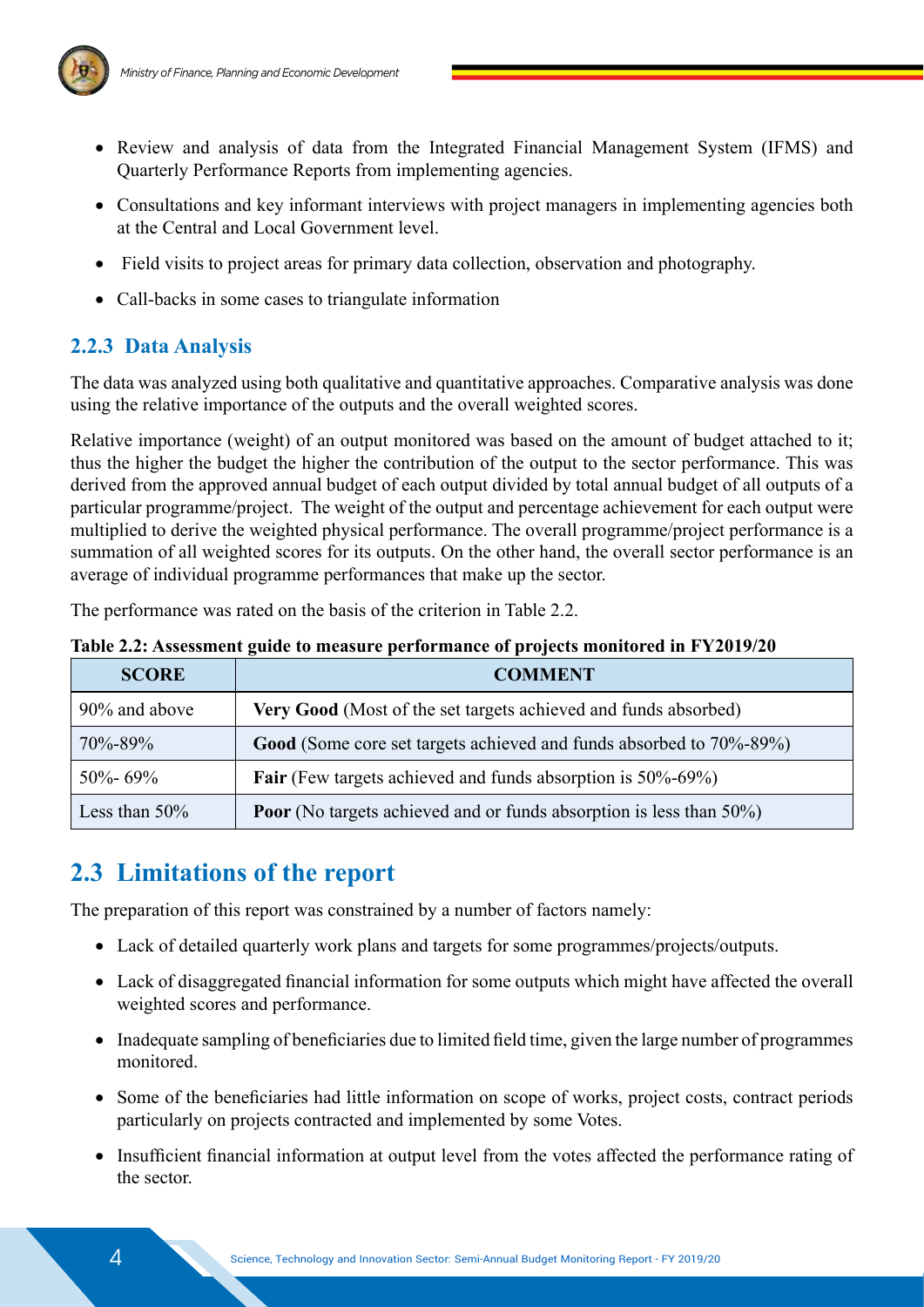

## **CHAPTER 3: SECTOR PERFORMANCE**

### **3.1 Overall Sector Performance**

The overall sector performance was fair (60.65%). Most of the recurrent sub-programmes exhibited good performance, while the development component performed fairly. Table 3.1 shows the sector overall performance by 31st December 2019.

**Table 3.1: Science, Technology and Innovation (STI) Sector Performance by 31st December 2019**

| Programme                           | Performance $(\% )$ |
|-------------------------------------|---------------------|
| Regulation                          | 69.64               |
| Research and Innovation             | 21.90               |
| Science Entrepreneurship            | 73.91               |
| Industrial research                 | 77.16               |
| <b>Average Performance</b>          | 60.65               |
| <b>Source: Author's compilation</b> |                     |

**Financial performance**

The STI Sector budget for FY2019/20 was Ug shs193.2billion, of which Ug shs143.3billion (74.2%) was released and Ug shs 133.8billion (93.4%) expended by  $31<sup>st</sup>$  December, 2019. Overall sector release was good, while expenditure was very good. The sector realized a 56.7% release of the development component from GoU. The MoSTI and KMC had a very good release performance.

**Table 3.2: Overall Financial Performance of the STI Sector by 31st December, 2019** 

| <b>Institution</b> | <b>Budget</b>   | <b>Release</b>     | <b>Expenditure</b> | % Release | % Spent |
|--------------------|-----------------|--------------------|--------------------|-----------|---------|
| MoSTI              | 179,021,102,780 | 136, 147, 386, 072 | 127,068,031,244    | 76.1      | 93.3    |
| <b>UIRI</b>        | 14,230,000,000  | 7,201,000,000      | 6,774,000,000      | 50.6      | 94.1    |
| <b>TOTAL</b>       | 193,251,102,780 | 143,348,386,072    | 133,842,031,244    | 74.2      | 93.4    |

*Source: IFMS, MDAs*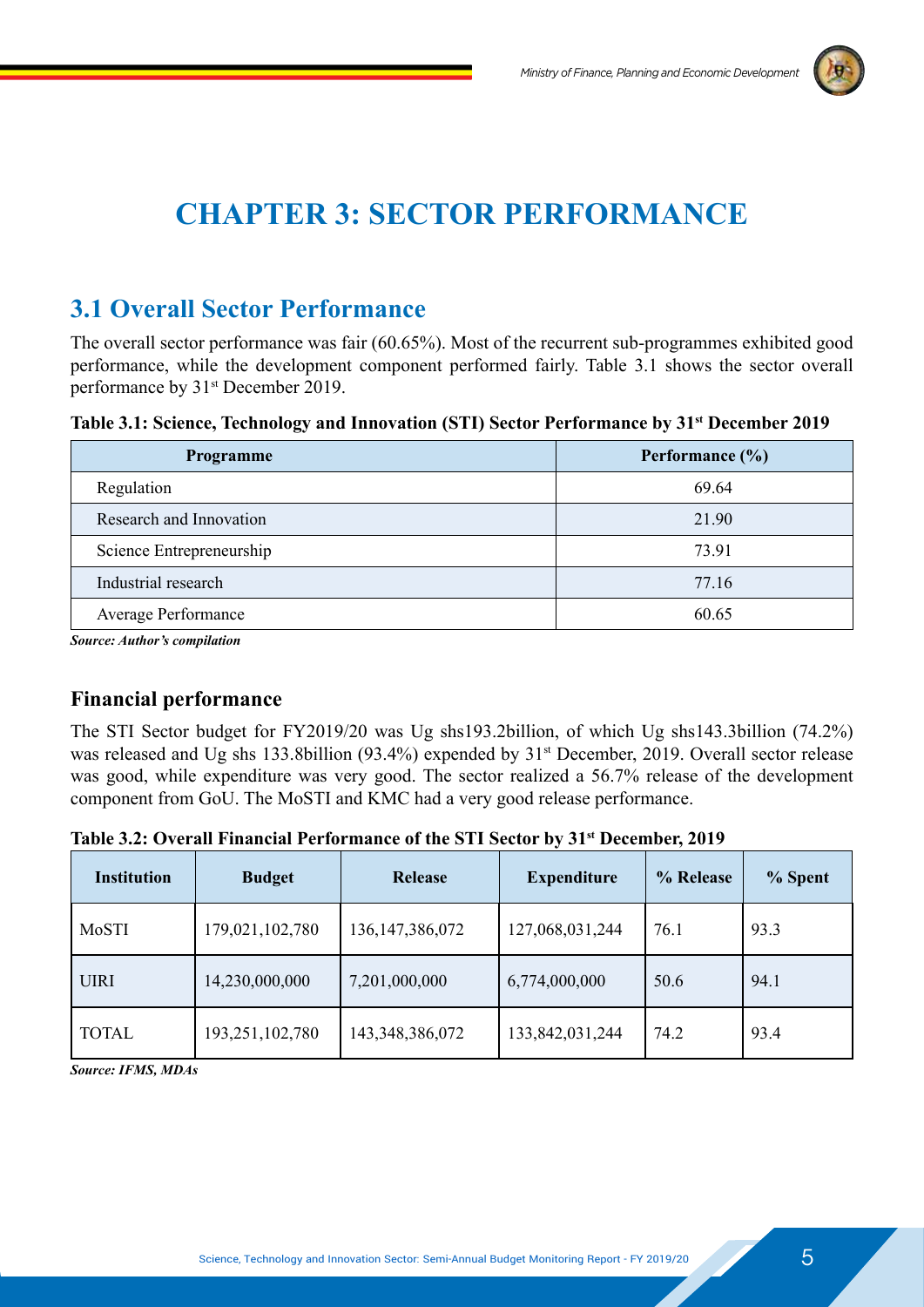

#### **Vote performance**

### **3.2 The Ministry of Science, Technology and Innovation (MoSTI)**

The Ministry of Science, Technology and Innovation (MoSTI) was created in June 2016. The MoSTI's mandate is to: *Provide policy guidance and coordination on matters of Scientific Research, Development and the entire National Innovation System in the country*.

The Ministry executes its mandate through the programmes of; i) (STI) Regulation, ii) Research and Innovation, iii) Science Entrepreneurship, and iv) General Administration and Planning.

The Presidential Initiative on Banana Industrial Development (PIBID), Uganda National Council for Science and Technology (UNCST), and Kiira Motors Corporation (KMC) are subventions under the Vote.

The approved budget FY 2019/20, for the MoSTI was Ug shs179.021billion, of which Ug shs136.147billion (76.1%) was released, and Ug shs127.068billion (93.3 %) spent by 31st December 2019. Both release and expenditure performance were good.

#### **3.2.1 Regulation Programme**

The Programme is responsible for: Coordination of matters pertaining to STI standards, development of policies, plans, programmes and regulations on physical, chemical and social sciences; Bio-sciences and Bio-economy. It is also responsible for strengthening collaboration and cooperation on matters of bio-economy and bio-security/safety, and coordinate implementation of policies, plans and programmes pertaining regulations in STI.

Programme planned outputs FY2019/20 are: Policies and regulations for physical, chemical, social sciences, bio-sciences, and bio-economy developed and monitored; 5th National Annual Bio-safety Forum organized and hosted, Inventory of institutions and laboratories undertaking biotechnology, bio-safety and bio-security activities established and respective research profiled; Collaboration and cooperation strengthened for STI standards and regulations; and Safety regulations in STI research developed and procedures revised.

#### **Performance of the Regulation Programme**

The programme budget for FY2019/20 is Ug shs 4.62billion, of which Ug shs 1.20billion (26%) was released and Ug shs 0.84billion (69.7%) spent by 31st December, 2019. Release performance was poor whereas expenditure was good. Detailed performance is provided in table 3.3.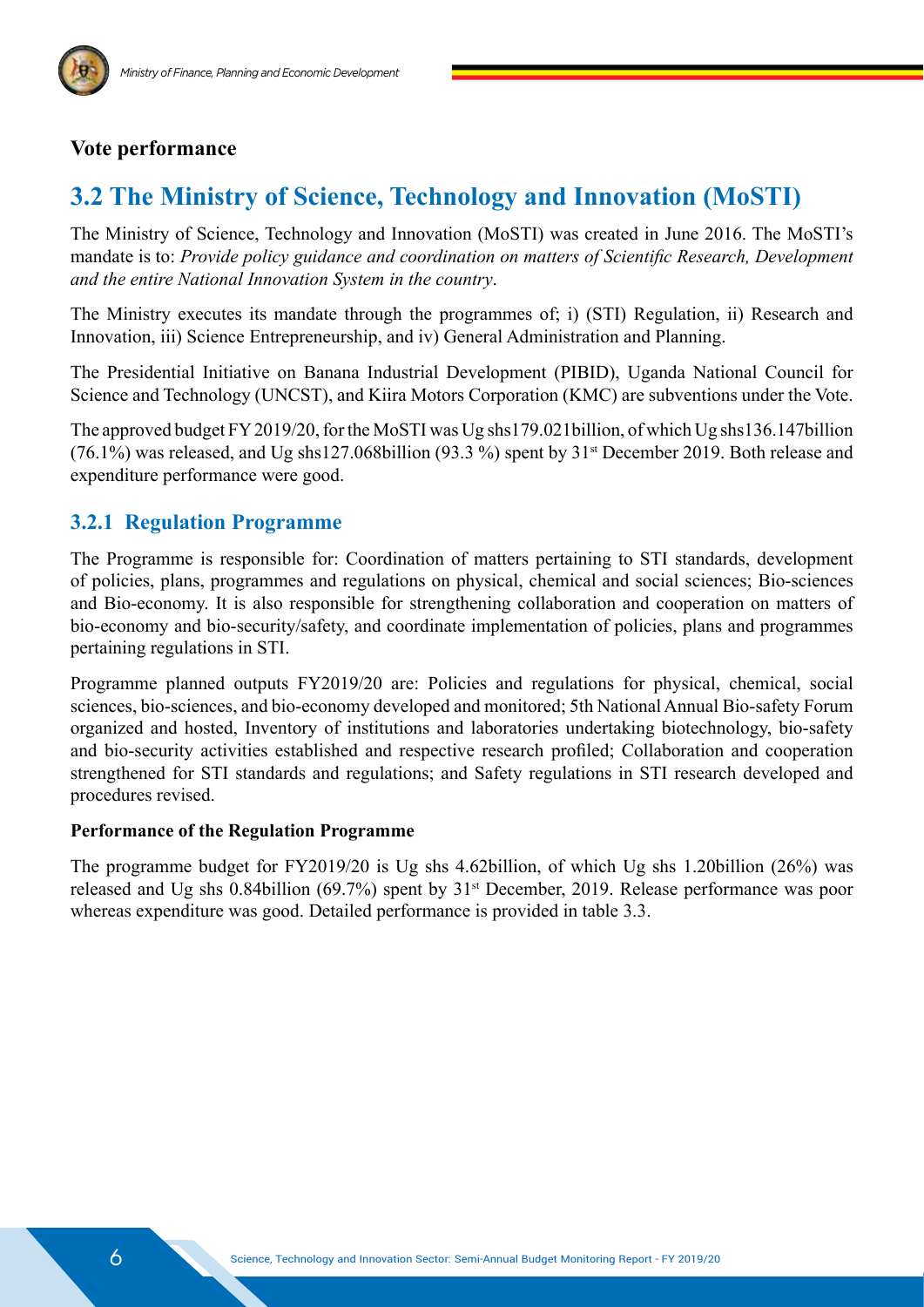

| Sub-programme                                   | Output                                                                                                                                                                                                                                                                                                                                                                                                                                                                                                                                                                                 | <b>Annual Budget</b><br>$\overline{\text{(} \text{[s] } \text{[]}}$ | Cum. Receipt<br>(Ug shs) | <b>Annual Target</b> | Cum. Achieved<br>Quantity | Physical performance<br>Score (%) | Remark                                                                                                                                                                                                                                                                                                                                                                                                                                                                                                                 |
|-------------------------------------------------|----------------------------------------------------------------------------------------------------------------------------------------------------------------------------------------------------------------------------------------------------------------------------------------------------------------------------------------------------------------------------------------------------------------------------------------------------------------------------------------------------------------------------------------------------------------------------------------|---------------------------------------------------------------------|--------------------------|----------------------|---------------------------|-----------------------------------|------------------------------------------------------------------------------------------------------------------------------------------------------------------------------------------------------------------------------------------------------------------------------------------------------------------------------------------------------------------------------------------------------------------------------------------------------------------------------------------------------------------------|
| Physical,<br>chemical<br>and social<br>sciences | Development of the<br>National space science<br>program initiated;<br>Formulation of<br>chemical processes<br>regulation of health<br>and safety initiated;<br>Formulation of a<br>policy on involvement<br>of people with<br>special needs and<br>marginalized groups in<br>ST&I activities<br>initiated; Guidelines<br>for integration of<br>ST&I in MDAs &<br>LGs development<br>process developed;<br>Research in physical<br>chemical and social<br>sciences strengthened;<br>Research mentorship<br>and standards in<br>physical chemical<br>and social sciences<br>strengthened | 1,580,000,000                                                       | 400,000,000              | 6.00                 | 0.80                      | 18.01                             | MoSTI conducted<br>consultative<br>meetings with<br>academic<br>institutions on<br>the proposal to<br>have the National<br>Space Programme.<br>Project concept<br>for the programme<br>developed and<br>approved by the<br>Development<br>Committee of<br>the Ministry<br>of Finance to<br>proceed to the<br>project profile<br>stage. TORs for<br>feasibility study<br>R&D in<br>Indigenous<br>knowledge were<br>produced.<br>TORs developed<br>and Adhoc Task<br>force established<br>for profiling<br>laboratories. |
| <b>Biosciences</b><br>& Bio<br>economy          | Collaborations,<br>partnerships<br>and networks in<br>Biosciences and Bio-<br>economy established<br>and strengthened;<br>Implementation of<br>policies, regulations,<br>standards and                                                                                                                                                                                                                                                                                                                                                                                                 | 1,540,000,000                                                       | 390,000,000              | 6.00                 | 1.00                      | 21.94                             | A catalogue of<br>Bio-economic<br>resources, Bio-<br>fortified products<br>and researchers<br>was developed.<br>ToRs for a<br>feasibility study on                                                                                                                                                                                                                                                                                                                                                                     |

#### **Table 3.3: Performance of the Regulation Programme by 31st December, 2019**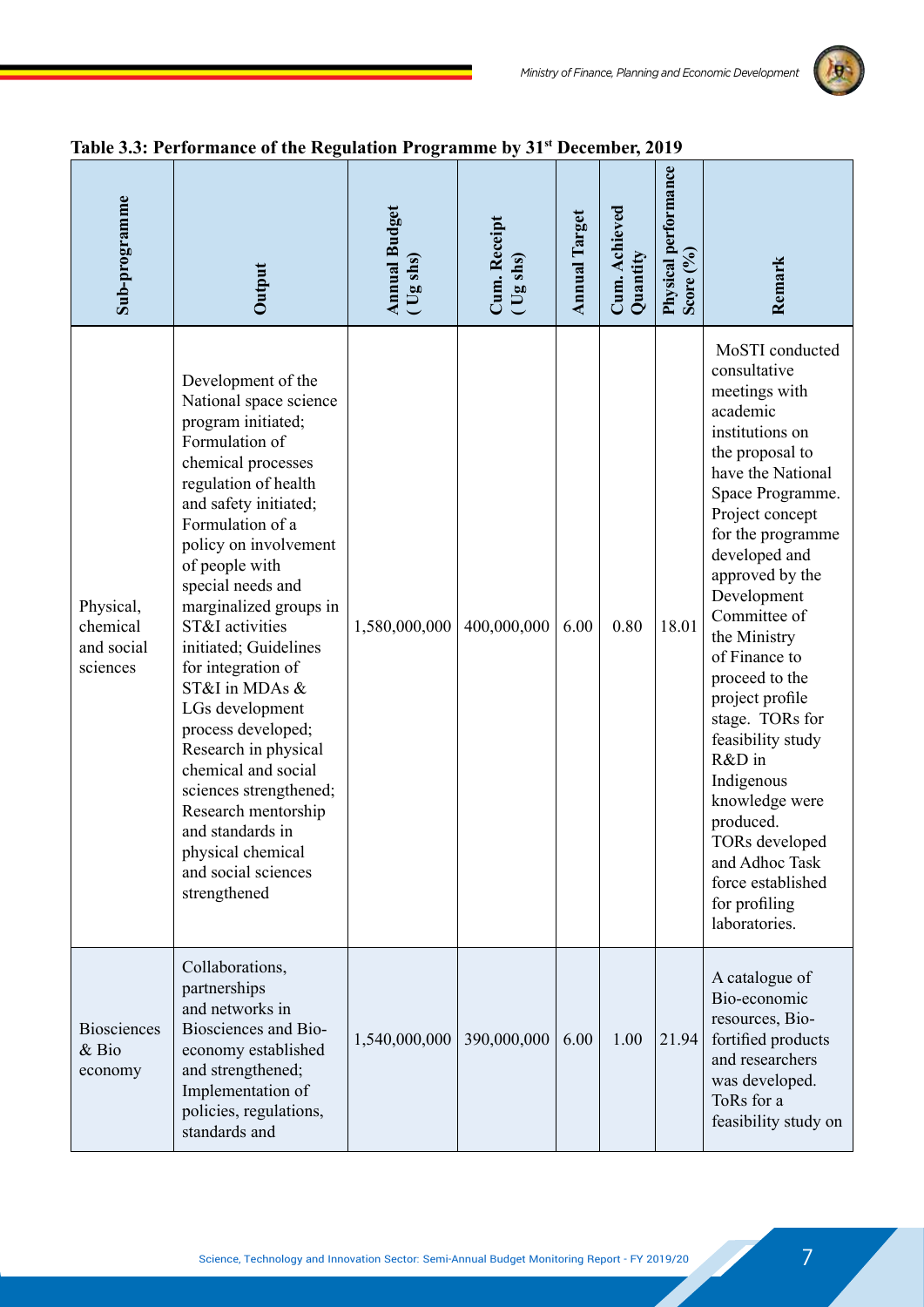原

| Sub-programme                                 | Output                                                                                                                                                                                                                                                                                                                                                                                                                                                                                                                                                                                                                                                      | <b>Annual Budget</b><br>(Ug shs) | Cum. Receipt<br>(Ug shs) | <b>Annual Target</b> | Cum. Achieved<br>Quantity | <b>Physical performance</b><br>Score $(^{0}_{0})$ | Remark                                                                                                                                                                                                                                                                                                                                                                          |
|-----------------------------------------------|-------------------------------------------------------------------------------------------------------------------------------------------------------------------------------------------------------------------------------------------------------------------------------------------------------------------------------------------------------------------------------------------------------------------------------------------------------------------------------------------------------------------------------------------------------------------------------------------------------------------------------------------------------------|----------------------------------|--------------------------|----------------------|---------------------------|---------------------------------------------------|---------------------------------------------------------------------------------------------------------------------------------------------------------------------------------------------------------------------------------------------------------------------------------------------------------------------------------------------------------------------------------|
|                                               | priorities coordinated;<br>Integration of Bio-<br>economy in the<br>country promoted;<br>National Bio-economy<br>policy developed;<br>Production and<br>consumption of bio-<br>fortified products<br>supported nationally;<br>Utilization of bio-<br>waste promoted                                                                                                                                                                                                                                                                                                                                                                                         |                                  |                          |                      |                           |                                                   | waste<br>management were<br>developed.<br>Three meetings<br>towards the<br>development<br>of the bio-<br>economy policy<br>were conducted<br>and taskforce<br>constituted.                                                                                                                                                                                                      |
| Bio-safety<br>$&\overline{B}$ io-<br>security | 5 <sup>th</sup> National Annual<br>Bio safety Forum<br>organized and hosted;<br>Awareness on<br>Biotechnology,<br>Biosafety and<br><b>Biosecurity legislation</b><br>implementation and<br>enforcement among<br>stakeholders created;<br>Capacity building of<br>staff and stakeholders<br>on biotechnology,<br>biosafety and<br>biosecurity<br>undertaken;<br>Collaborations for<br>capacity building in<br>biotechnology, bio<br>safety and bio security<br>established; Inventory<br>of Institutions<br>and Laboratories<br>undertaking<br>biotechnology, bio<br>safety and bio security<br>activities established<br>& respective research<br>profiled; | 1,500,000,000                    | 410,000,000              | 8.00                 | 2.00                      | 29.70                                             | MoSTI staff<br>were trained<br>in genetically<br>modified<br>organisms and<br>held consultative<br>meetings with<br>zonal agricultural<br>research offices<br>and universities<br>(KIU, Muni, Gulu<br>and Lira), on<br>Biotechnology,<br>Biosafety and<br>Biosecurity<br>legislation.<br>Held three<br>planning meetings<br>for the National<br><b>Biosafety</b><br>conference. |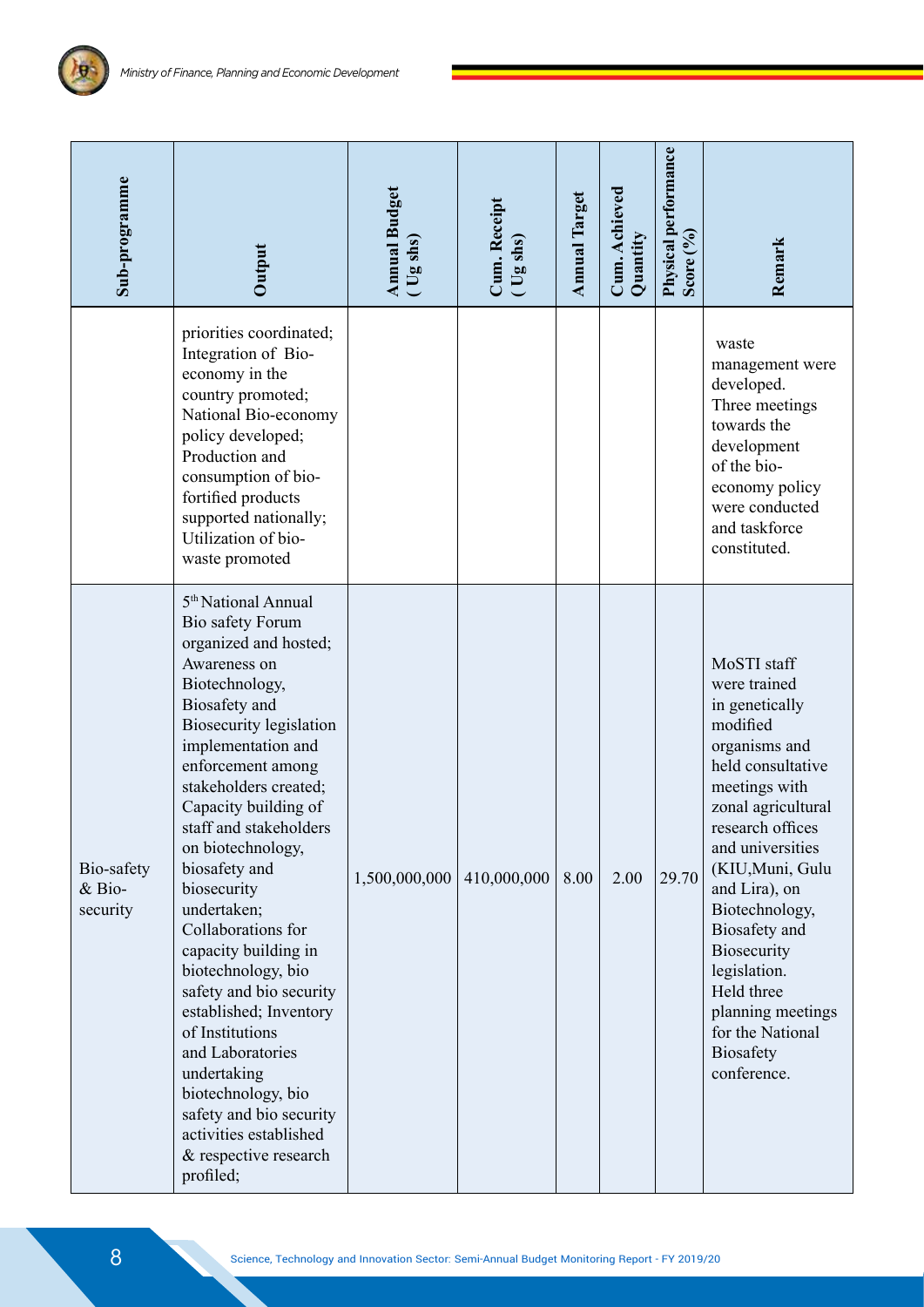

| Sub-programme | Output                                                                                                                                                                                                                                                                                      | <b>Annual Budget</b><br>(Ug shs) | Cum. Receipt<br>(Ug shs) | <b>Annual Target</b> | Cum. Achieved<br>Quantity | Physical performance<br>Score (%) | Remark           |
|---------------|---------------------------------------------------------------------------------------------------------------------------------------------------------------------------------------------------------------------------------------------------------------------------------------------|----------------------------------|--------------------------|----------------------|---------------------------|-----------------------------------|------------------|
|               | National, Regional<br>and International<br>partnerships<br>and networks in<br>biotechnology,<br>biosafety &<br>biosecurity<br>established and<br>strengthened; Policies,<br>Laws, Regulations,<br>Guidelines and<br>standards on<br>Biotechnology,<br>biosafety and<br>biosecurity enforced |                                  |                          |                      |                           |                                   |                  |
|               | Programme Performance (Outputs)                                                                                                                                                                                                                                                             |                                  |                          | 69.64                |                           |                                   | Fair performance |

*Source: IFMS, Progress reports, and field findings*

#### **Conclusion**

The programme overall performance was fair (69%) against received funds, however, most of the activities were not implemented due to inadequate funding and poor release (26%). Most of the planned activities were at initial phases of implementation.

#### **3.2.2 Research and Innovation Programme**

The programme is responsible for: Coordination of multi-sectoral research and innovation activities, overseeing the development and implementation of research and innovation technology clusters, platforms, and programmes. It also facilitates technology generation, assessment, transfer and adaptation, intellectual property acquisition and management and demonstration and piloting of new innovations and emerging technologies.

The programme planned outputs for FY2019/20 are: Research and development supported and jointly undertaken; Indigenous innovations and technologies documented and promoted; Emerging technologies rationalized; Partnerships among artisans and other scientific knowledge interlocutors; knowledge generators (researchers) knowledge transformers (industrialists and entrepreneurs) and end users (consumers) developed; Methodologies for exploitation of IPRs developed; STI Regional Centres of Excellence established: and Infrastructure development projects undertaken and coordinated.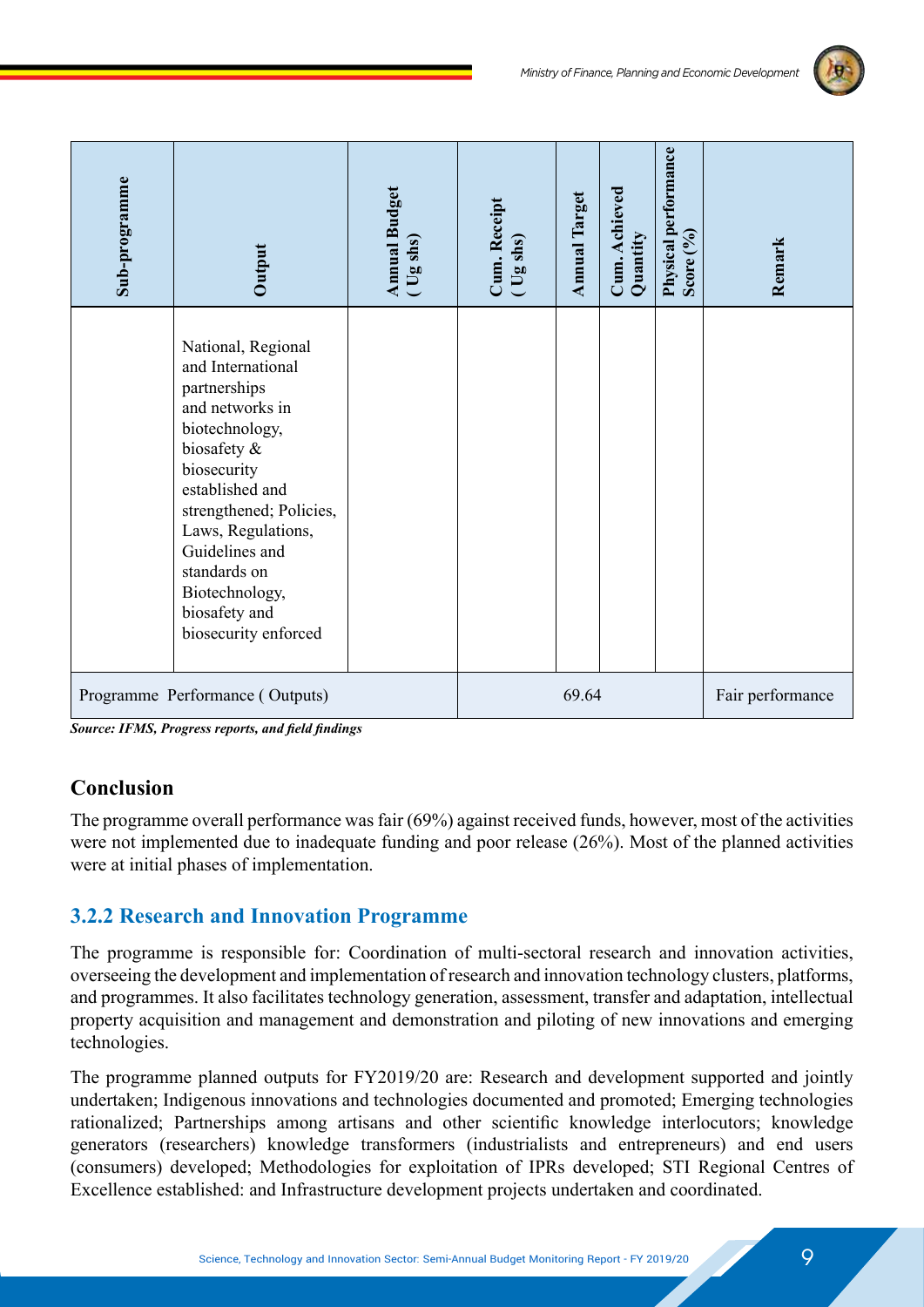

The programme budget for FY2019/20 is Ug shs 129.676billion, inclusive of the supplementary (Ug shs 91.820billion) for the NSTEIS project. Ug shs 114.086billion (88%) was released and Ug shs111.783billion  $(98%)$  spent by  $31<sup>st</sup>$  December, 2019. The release and expenditure were very good.

The programme through MoSTI established partnerships and collaborations with Soroti University, National Semi-Arid Resources Research Institute and district local governments in West Nile sub-region. Revised concept note for establishment of Science and Technology Parks (STPs) was submitted to the Development Committee.

An Infrastructural Needs Assessment was conducted for artisanal miners and local mineral industrialists in the districts of Namayingo, Busia, Moroto, Mubende, Isingiro, Buhweju, Ntungamo and Kabale. Stakeholder engagements were held in Lira, Otuke, Gulu, Kitgum and Soroti districts on the establishment of shared infrastructure for extraction of shea butter. More information is outlined in table 3.4.

| Sub-programme/project       | Output                                                                                                                                                                                                                                                                                                                                                                                                              | <b>Annual Budget</b><br>$($ Ug shs) | Cum. Receipt (Ug shs) | <b>Annual Target</b> | Cum. Achieved Quantity | Physical performance<br>Score (%) | Remark                                                                                                                                                                                                                                                                                       |
|-----------------------------|---------------------------------------------------------------------------------------------------------------------------------------------------------------------------------------------------------------------------------------------------------------------------------------------------------------------------------------------------------------------------------------------------------------------|-------------------------------------|-----------------------|----------------------|------------------------|-----------------------------------|----------------------------------------------------------------------------------------------------------------------------------------------------------------------------------------------------------------------------------------------------------------------------------------------|
| Research and<br>Development | Research and<br>Development<br>Partnerships and<br>collaborations<br>initiated and fostered;<br>Indigenous<br>knowledge and<br>technologies<br>documented,<br>supported and<br>promoted; National<br>Research agenda/<br>strategy developed;<br>Policy on Research<br>Registration and<br>clearance reviewed;<br>R&D progress and<br>trends registered,<br>monitored and<br>evaluated; R&D<br>database<br>developed | 1,490,000,000                       | 430,000,000           | 7.00                 | 1.00                   | 0.53                              | Concept and ToRs<br>for the National<br>Research Agenda<br>were developed;<br>researchers in 20<br>districts in the<br>Teso and West<br>Nile sub-regions<br>were profiled.<br>Advertisement<br>and procurement<br>of a consultant<br>to develop the<br>National Research<br>Agenda not done. |

#### **Table 3.4: Performance of the Research and Innovation Programme by 31st December, 2019**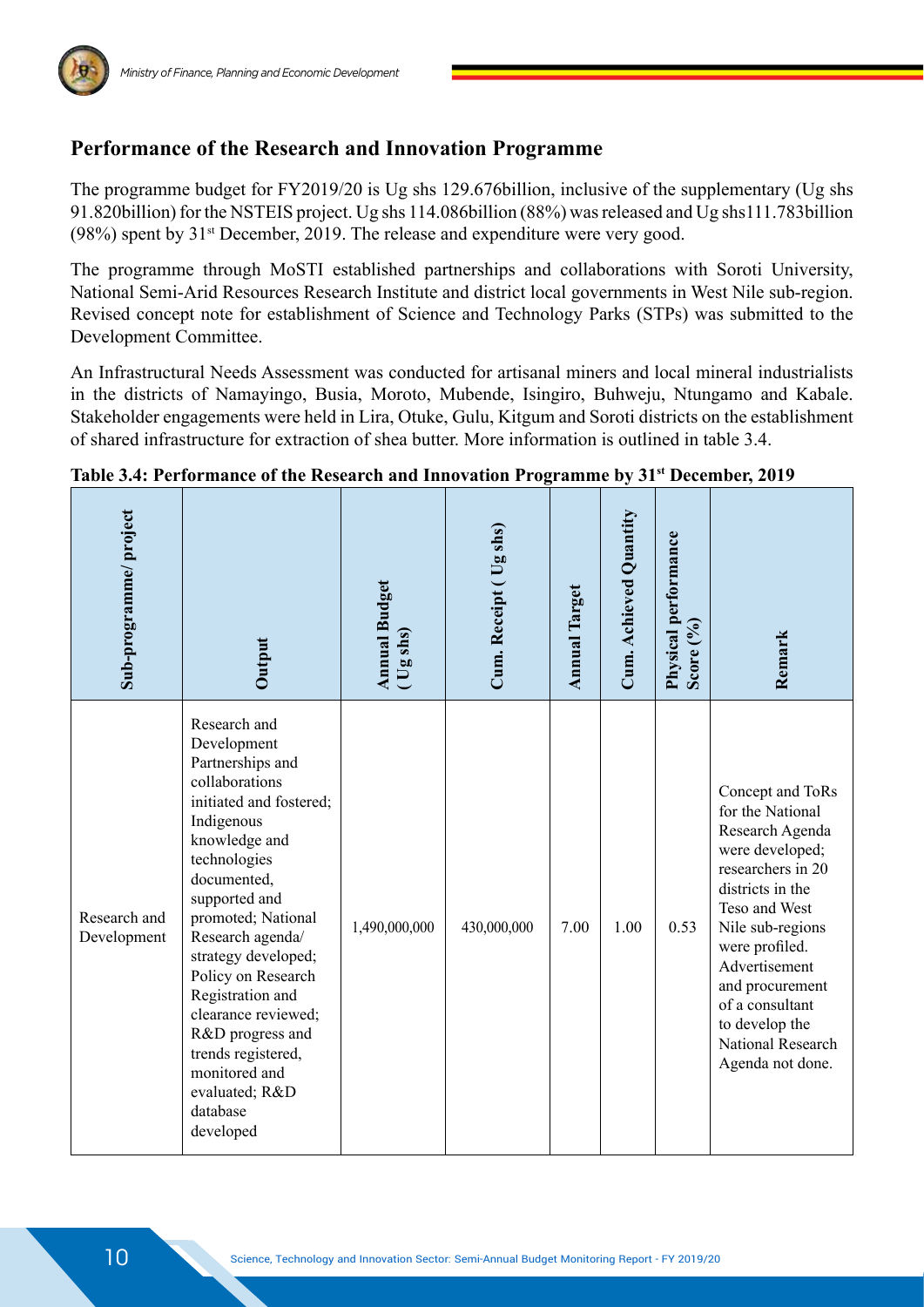

| Sub-programme/project     | Output                                                                                                                                                                                                                                                                                                                                                                                                                                                                                                                          | <b>Annual Budget</b><br>(Ug shs) | Cum. Receipt (Ug shs) | <b>Annual Target</b> | Cum. Achieved Quantity | Physical performance<br>Score (%) | Remark                                                                                                                                                                                                                                                                                                                                                                                                                                                                                                                                                                                                                                                                        |
|---------------------------|---------------------------------------------------------------------------------------------------------------------------------------------------------------------------------------------------------------------------------------------------------------------------------------------------------------------------------------------------------------------------------------------------------------------------------------------------------------------------------------------------------------------------------|----------------------------------|-----------------------|----------------------|------------------------|-----------------------------------|-------------------------------------------------------------------------------------------------------------------------------------------------------------------------------------------------------------------------------------------------------------------------------------------------------------------------------------------------------------------------------------------------------------------------------------------------------------------------------------------------------------------------------------------------------------------------------------------------------------------------------------------------------------------------------|
| Technology<br>Development | An online platform<br>and interactive<br>platform for<br>R&D created;<br>Capacity building<br>and technical<br>support rendered to<br>technology developer<br>and innovators;<br>Comparative studies<br>on technology<br>development and<br>transfer conducted;<br>National Policy<br>and strategy<br>for Technology<br>Development and<br>Transfer developed;<br>Partnerships and<br>collaborations within<br>the technology<br>development<br>domain established;<br><b>Technology Needs</b><br>Assessment (TNA)<br>conducted | 1,500,000,000                    | 360,000,000           | 7.00                 | 1.00                   | 0.64                              | Participated in the<br>20th East African<br>Community Jua<br>Kali Exhibition<br>and conference<br>Kigali-Rwanda;<br><b>AUTM Asia</b><br>Technology<br>Transfer<br>Conference in<br>Jerusalem, and the<br>Global Sustainable<br>Technology<br>and Innovation<br>Conference<br>(GSTIC) in<br><b>Brussels</b> . ToRs<br>for the TNA<br>were developed<br>and submitted,<br>awaiting approval.<br>Artisans and<br>innovators in<br>central region<br>involved in agro-<br>technology and<br>food value were<br>trained. Research<br>and development<br>infrastructure<br>in key research<br>and development<br>centres and<br>institutions of<br>higher learning<br>was profiled. |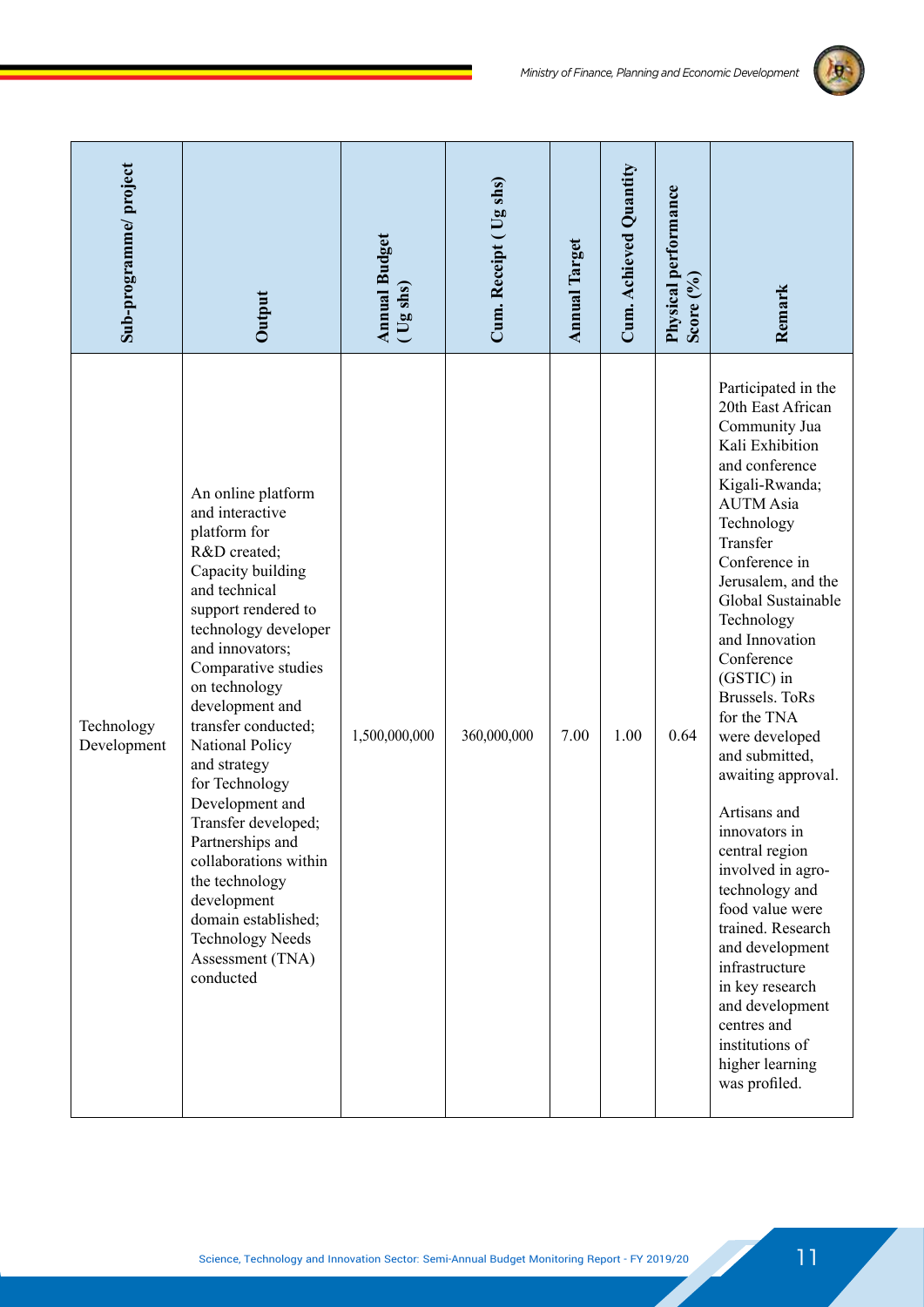| Sub-programme/project                                        | Output                                                                                                                                                                                                                                                                                                                                                                                             | <b>Annual Budget</b><br>(Ug shs) | Cum. Receipt (Ug shs) | <b>Annual Target</b> | Cum. Achieved Quantity | Physical performance<br>Score $(\%)$ | Remark                                                                                                                                                                                                                                                                                                                                                        |
|--------------------------------------------------------------|----------------------------------------------------------------------------------------------------------------------------------------------------------------------------------------------------------------------------------------------------------------------------------------------------------------------------------------------------------------------------------------------------|----------------------------------|-----------------------|----------------------|------------------------|--------------------------------------|---------------------------------------------------------------------------------------------------------------------------------------------------------------------------------------------------------------------------------------------------------------------------------------------------------------------------------------------------------------|
| Innovations<br>and<br>Intellectual<br>Property<br>Management | Capacity building<br>in the innovation<br>and IP value<br>chain undertaken;<br>collaborations<br>and partnerships<br>established;<br>Innovation and<br>IP awareness<br>campaigns<br>conducted<br>nationally;<br>Innovations profiled;<br>IP registration<br>and exploitation<br>supported; Policies,<br>guidelines and<br>standards for<br>innovation and IP<br>within the STI sector<br>developed | 1,530,000,000                    | 390,000,000           | 5.00                 | 1.00                   | 0.86                                 | 10 Innovators<br>were supported for<br>the development<br>of IPRs.<br>50 Innovators<br>in the West Nile<br>region were<br>profiled.<br>Ten (10) IP Policy<br>Regimes in Public<br>Universities<br>conducted. 5<br>Innovations and IP<br>Clinics training's<br>conducted                                                                                       |
| <b>STI</b><br>Infrastructure<br>Development                  | Capacity Building;<br>Comparative<br>analysis on Science<br>and Technology<br>Parks undertaken;<br>STI infrastructure<br>master plan<br>developed;<br>Feasibility on<br>Science and<br><b>Technology Parks</b><br>undertaken;<br>Stakeholder<br>engagements on<br>establishment of<br><b>S&amp;T Parks</b>                                                                                         | 1,470,000,000                    | 370,000,000           | 6.00                 | 1.20                   | 0.84                                 | Comparative<br>study report on the<br>establishment and<br>journey of STPs<br>in Korea prepared<br>and submitted.<br>Infrastructure<br>profiling<br>conducted in key<br>R&D centres and<br>institutions of<br>higher learning<br>in Northern and<br>Central Uganda<br>and report<br>compiled. Project<br>concept for<br>establishment of<br>ST parks revised. |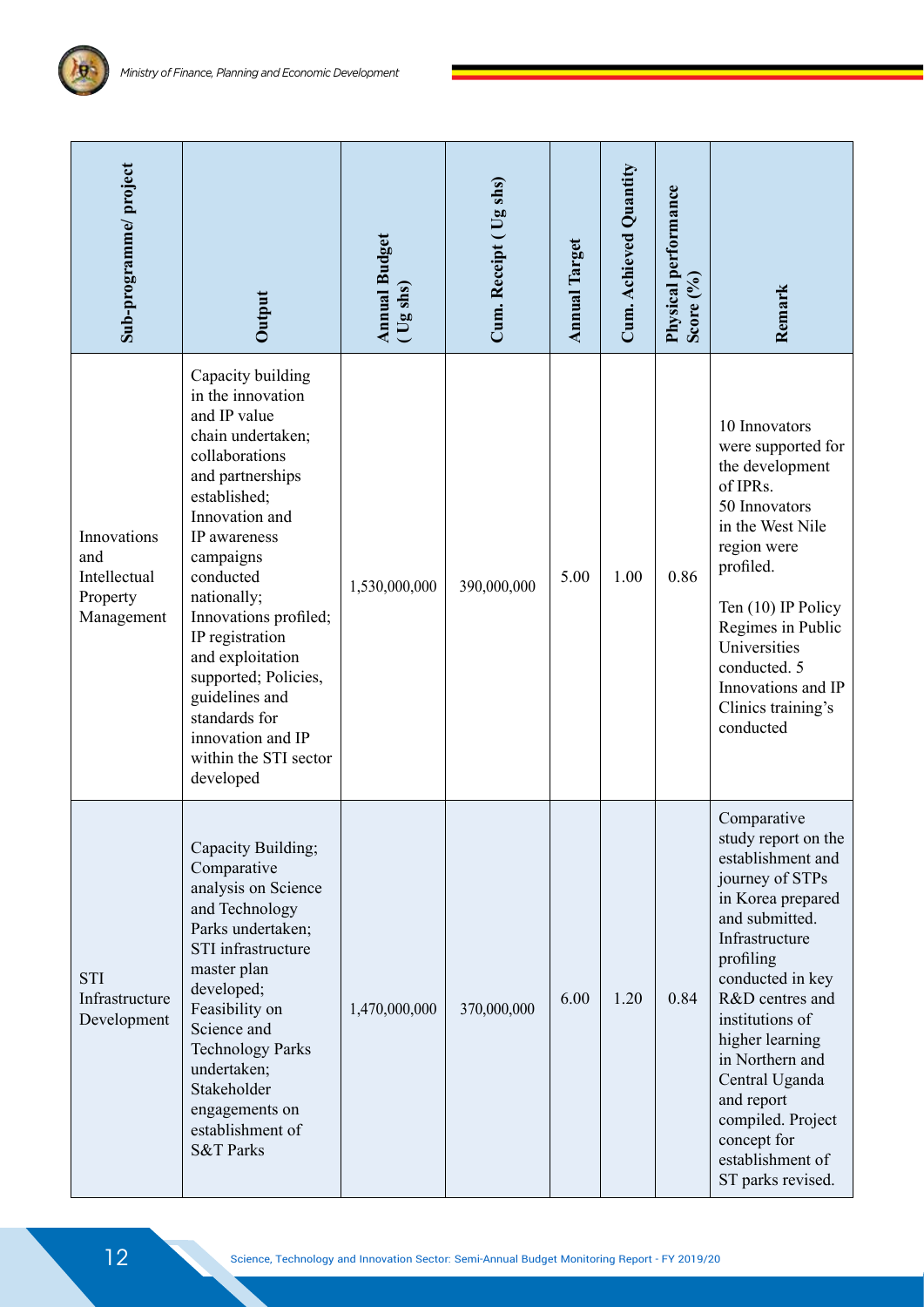

| Sub-programme/project       | Output                                                                                                                     | <b>Annual Budget</b><br>$($ Ug shs) | Cum. Receipt (Ug shs) | <b>Annual Target</b> | Cum. Achieved Quantity | Physical performance<br>Score $(°0)$ | Remark                                                                                                                                                                                                                                                                                                                                                                                                                                                                                                                                                                                                                                                     |
|-----------------------------|----------------------------------------------------------------------------------------------------------------------------|-------------------------------------|-----------------------|----------------------|------------------------|--------------------------------------|------------------------------------------------------------------------------------------------------------------------------------------------------------------------------------------------------------------------------------------------------------------------------------------------------------------------------------------------------------------------------------------------------------------------------------------------------------------------------------------------------------------------------------------------------------------------------------------------------------------------------------------------------------|
| Kiira Motors<br>Corporation | Construction<br>of Kiira Vehicle<br>Assembly Shop<br>Closures; Electrical<br>and Mechanical<br>Installations<br>Progressed | 11,925,578,172                      | 11,925,578,172        | 100.00               | 40.00                  | 3.41                                 | 50% first floor slab<br>for the assembly<br>building cast, 45%<br>concrete block<br>casting for walling<br>done, first floor<br>columns casting<br>at 25% progress.<br>Plant warehouses:<br>Bases and columns<br>for the foundation<br>were cast, stone<br>plinth wall built,<br>and structural<br>steel members and<br>trusses erected.<br>Road network:<br>$5/6.4$ km<br>circulation roads<br>opened up, dual<br>carriage principal<br>and classified<br>road top soil<br>removed at 40%,<br>fill and compaction<br>was at 44% and<br>excavation of<br>the side drains<br>was at 31%. The<br>heavy rains in<br>2019 affected<br>progression of<br>works. |
|                             | Draft automotive<br>industry development<br>policy                                                                         | 218,485,000                         | 218,485,000           | 1.00                 | 0.70                   | 0.11                                 | Draft policy<br>developed, draft<br>monitoring<br>and evaluation<br>frameworks<br>developed.                                                                                                                                                                                                                                                                                                                                                                                                                                                                                                                                                               |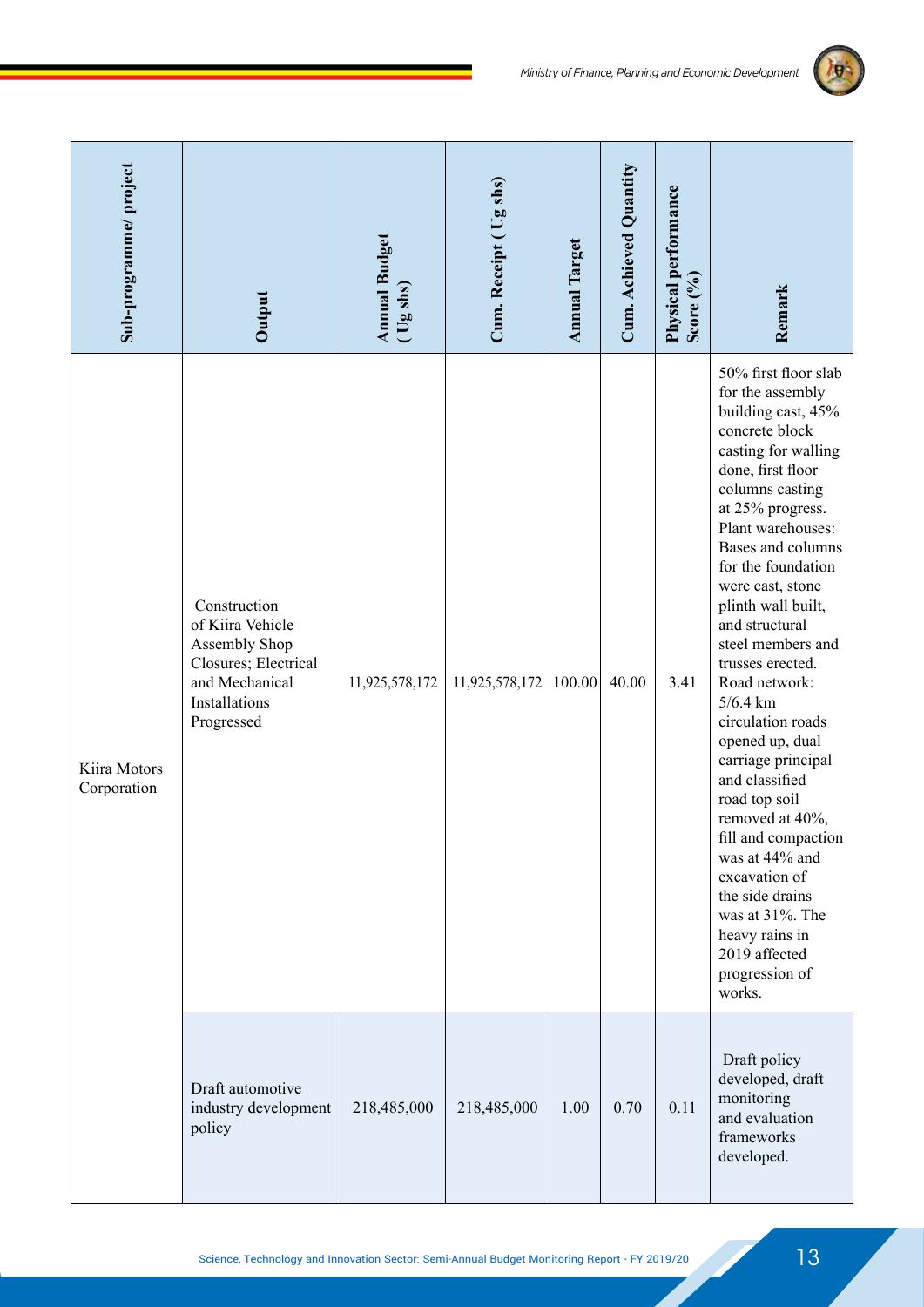| Sub-programme/project | <b>Annual Budget</b><br>(Ug shs)<br>Output                             |                  | Cum. Receipt (Ug shs) | <b>Annual Target</b> | Cum. Achieved Quantity | Physical performance<br>Score $(9/6)$ | Remark                                                                                                                                                                                                                                                                                                                                           |  |
|-----------------------|------------------------------------------------------------------------|------------------|-----------------------|----------------------|------------------------|---------------------------------------|--------------------------------------------------------------------------------------------------------------------------------------------------------------------------------------------------------------------------------------------------------------------------------------------------------------------------------------------------|--|
|                       | Electric buses and<br>charging stations<br>assembled and<br>deployed   | 3, 127, 495, 261 | 3,127,495,261         | 4.00                 | 3.00                   | 1.68                                  | Two buses built<br>and road tested.<br>Two charging<br>kits procured and<br>one installed at<br>GMACH Victoria,<br>Kampala industrial<br>area. Deployment<br>of the buses<br>along the Entebbe<br>Expressway awaits<br>tax discussions<br>with URA.<br>Kayoola EVS<br>airport transfer<br>service proposal<br>drafted. Five<br>trademarks issued |  |
|                       | Kayoola bus seat<br>engineering and<br>production samples<br>developed | 407,883,126      | 407,883,126           | 100.00               | 40.00                  | 0.12                                  | by URSB to KMC<br>Capabilities<br>assessment of the<br>seat conducted<br>at Victoria<br>Engineering<br>limited and<br>Luweero industries<br>limited.                                                                                                                                                                                             |  |
|                       | General Office<br>Administration                                       | 4,320,558,441    | 2,703,710,841         | 100.00               | 50.00                  | 2.47                                  | SOP, systems<br>and process for<br>materials handling,<br>occupational safety<br>and health and<br>vehicle standards<br>for manufacture<br>and assembly<br>developed.<br>Applied for the<br>national vehicle<br>identification<br>number system.<br>KMC warranty<br>plan developed.<br>Staff salaries, rent<br>and utilities paid                |  |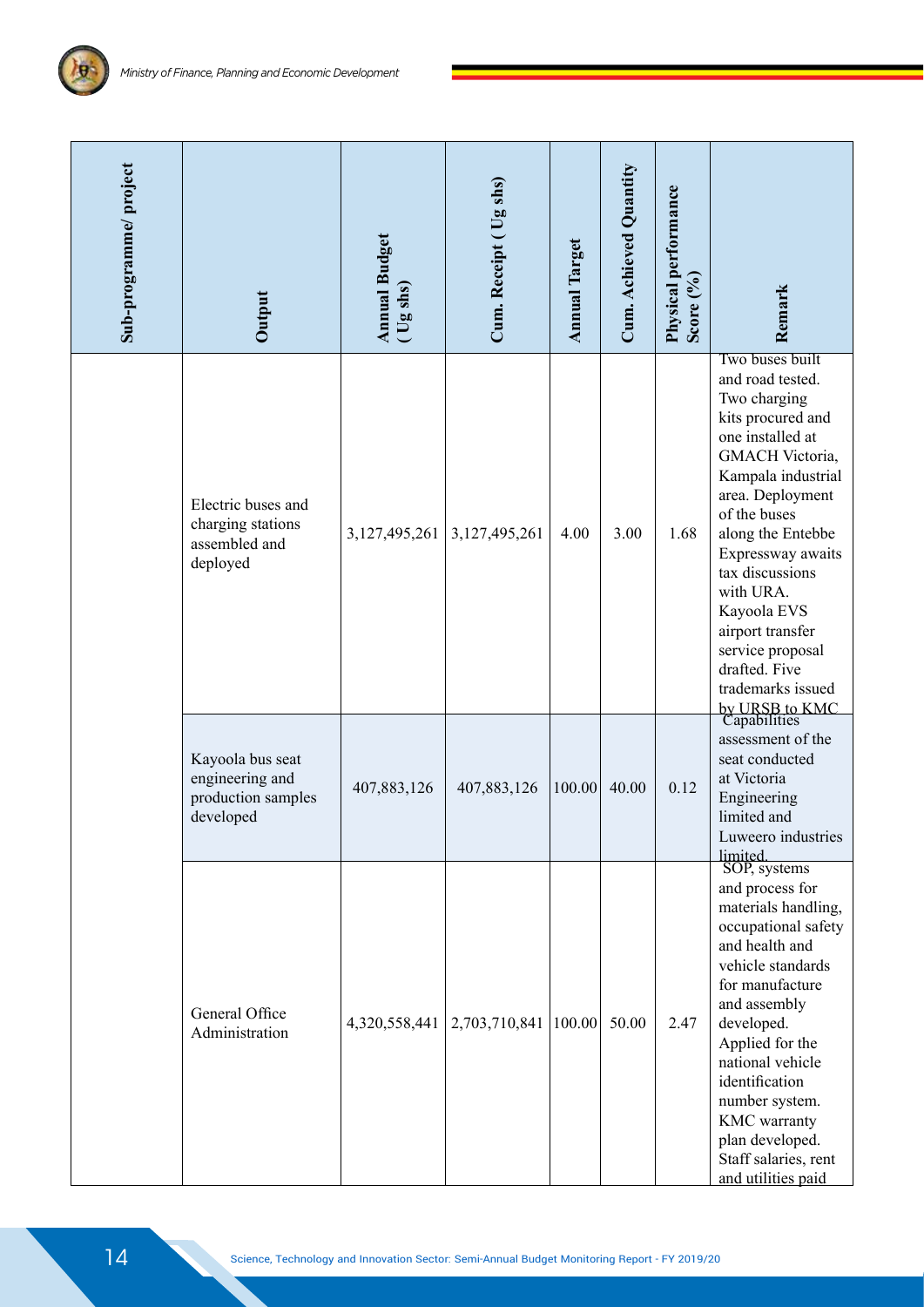

| Sub-programme/project                                                                                              | Output                                                          | <b>Annual Budget</b><br>(Ug shs) | Cum. Receipt (Ug shs) | <b>Annual Target</b> | Cum. Achieved Quantity | Physical performance<br>Score (%) | Remark                                                                                                                                                                                                                                                                                                                  |
|--------------------------------------------------------------------------------------------------------------------|-----------------------------------------------------------------|----------------------------------|-----------------------|----------------------|------------------------|-----------------------------------|-------------------------------------------------------------------------------------------------------------------------------------------------------------------------------------------------------------------------------------------------------------------------------------------------------------------------|
| National<br>Science,<br>Technology,<br>Engineering<br>and<br>Innovation<br><b>Skills</b><br>Enhancement<br>Project | Government<br>Buildings and<br>Administrative<br>Infrastructure | 1,500,000,000                    |                       | 4.00                 | 0.00                   | 0.00                              | ToRs for<br>environmental and<br>social management<br>and monitoring<br>plans developed;<br>Framework for<br>engineering<br>manpower surveys<br>developed;<br>Civil Works<br>Management<br>Team; Project<br>Steering and<br>Inter-Ministerial<br>Committees<br>constituted; Project<br>Implementation<br>Plan developed |
| Presidential<br>Initiative<br>on Banana<br>Industrial<br>Development                                               | Research and<br>Development                                     | 102,300,000,000                  | 93,612,390,780        | 100.00               | 10.00                  | 8.00                              | Money for<br>construction<br>of NSTEIC at<br>Namanve and<br>TIBIC at Sanga<br>was advanced to<br>the contractor.<br>Land at Sanga has<br>encumbrances and<br>a new title has to<br>be issued.                                                                                                                           |
|                                                                                                                    | Purchase of<br>Specialized<br>Machinery &<br>Equipment          | 420,000,000                      |                       | 8.00                 | 0.00                   | 0.00                              |                                                                                                                                                                                                                                                                                                                         |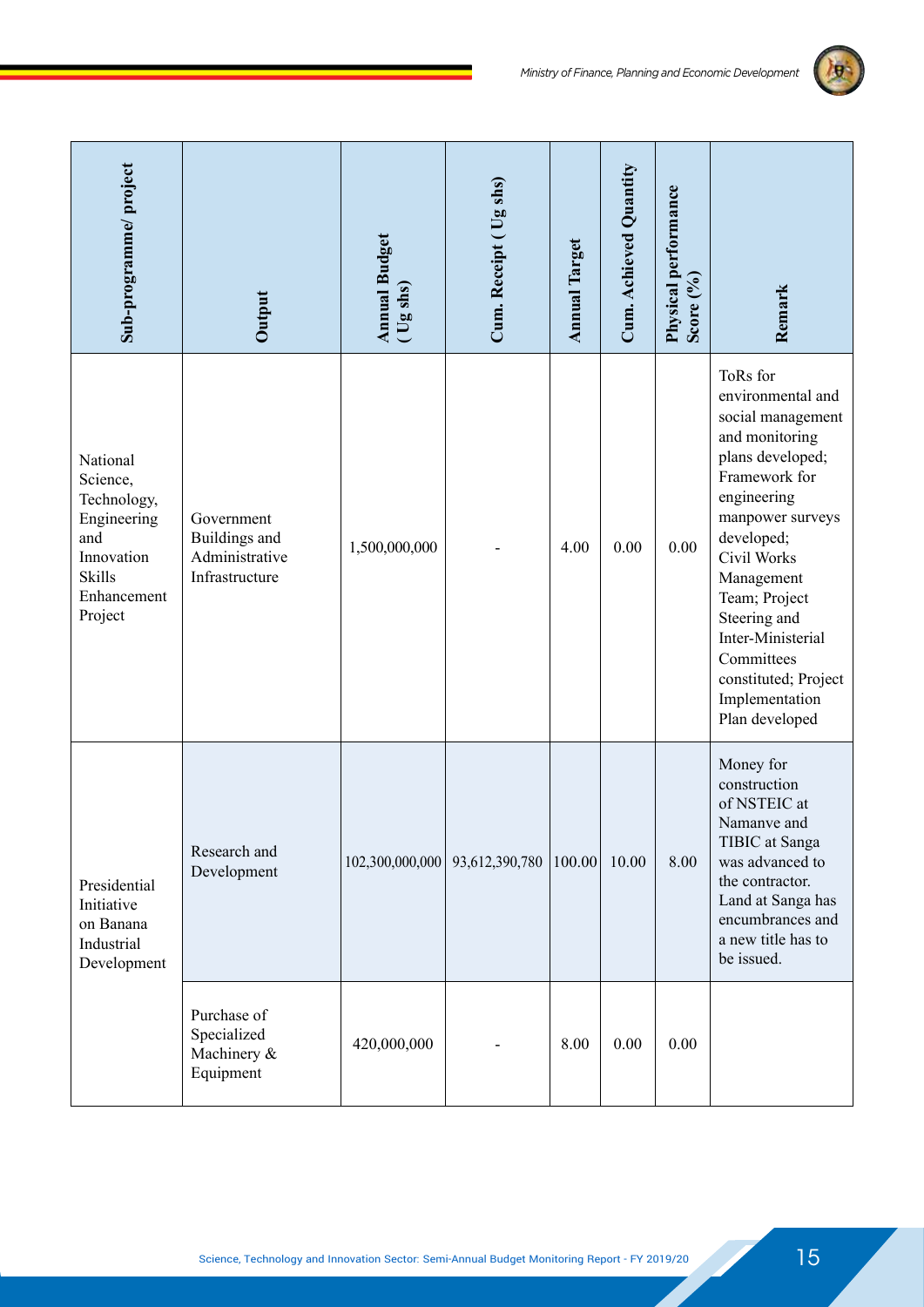| Sub-programme/project | Output                                                                                                                                                                    | <b>Annual Budget</b><br>(Ug shs) | Cum. Receipt (Ug shs)           | <b>Annual Target</b> | Cum. Achieved Quantity | Physical performance<br>Score (%) | Remark                                                                                                                                                                                                                                                         |
|-----------------------|---------------------------------------------------------------------------------------------------------------------------------------------------------------------------|----------------------------------|---------------------------------|----------------------|------------------------|-----------------------------------|----------------------------------------------------------------------------------------------------------------------------------------------------------------------------------------------------------------------------------------------------------------|
|                       | Operationalization<br>of the BIRDC model<br>and recruitment of<br>adequate human<br>resource                                                                              | 5,800,000,000                    | 2,908,000,000                   | 100.00               | 30.00                  | 2.48                              | <b>BIRDC</b><br>company registered<br>and a taskforce<br>to operationalize<br>the BIRDC model<br>constituted. Parts<br>of the funds were<br>used to settle<br>arrears accrued in<br>FY2018/19.                                                                 |
|                       | Commercialization<br>of banana pilot plant<br>and certification<br>of the processing<br>and laboratory<br>framework,<br>continuous product<br>development and<br>research |                                  | $3,143,000,000$   1,563,000,000 | 12.00                | 1.50                   | 0.57                              | <b>Uganda National</b><br>Bureau of<br><b>Standards</b><br>(UNBS) and<br>ISO certification<br>ongoing. Research<br>on development<br>of banana crisps<br>ongoing. Delays in<br>release of funds in<br>Q1 affected supply<br>of raw materials<br>(green beans). |
|                       | Global supply chain<br>development and<br>operationalization<br>and continuous local<br>market development                                                                | 557,000,000                      | 279,000,000                     | 4.00                 | 1.00                   | 0.20                              | Established tooke<br>clubs in primary<br>and secondary<br>schools.                                                                                                                                                                                             |
| Programme Performance |                                                                                                                                                                           |                                  |                                 |                      |                        | 21.90                             | Poor performance                                                                                                                                                                                                                                               |

*Source: IFMS, MDAs*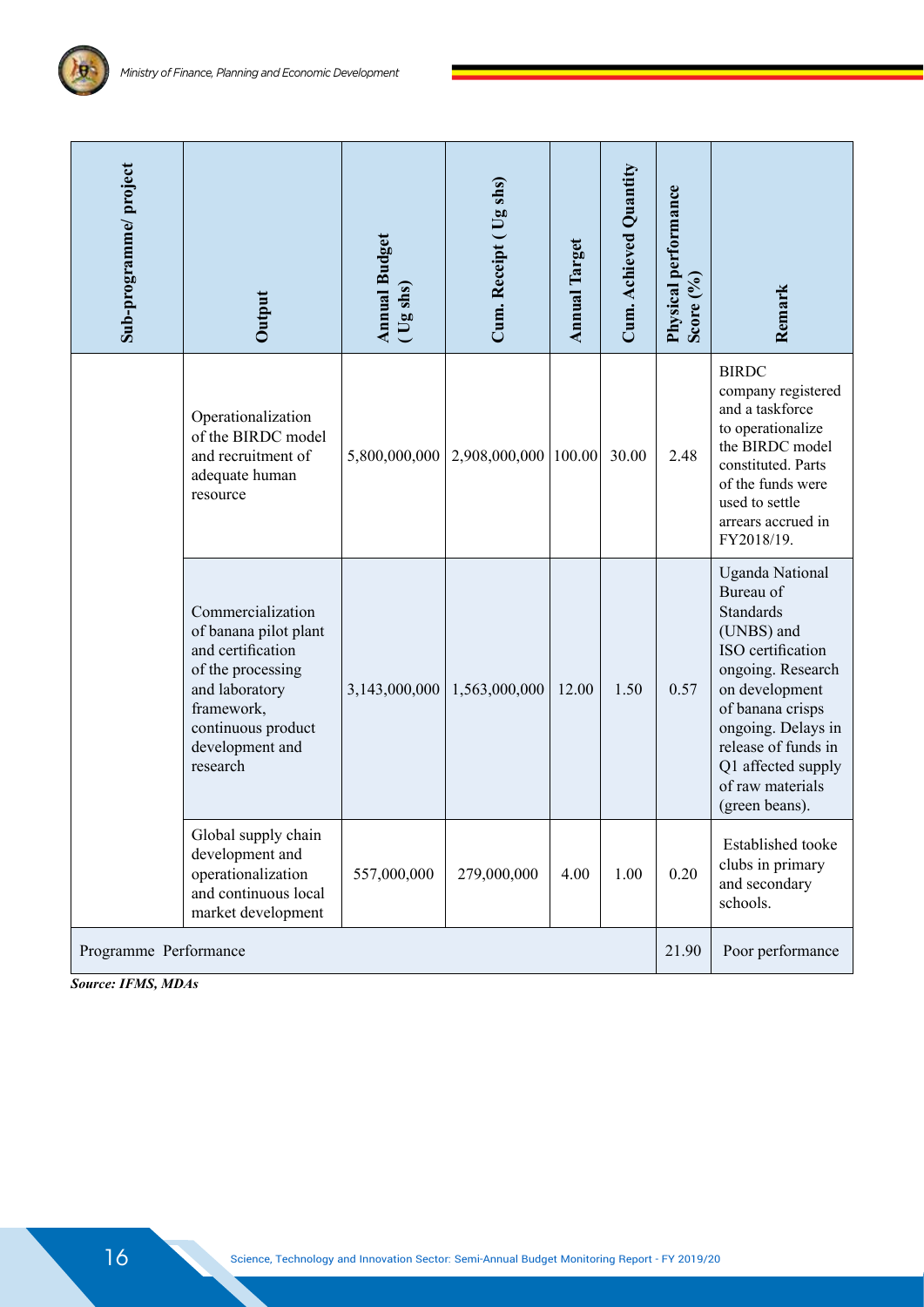

#### **3.2.2.1 National Science, Technology, Engineering and Innovation Skills Enhancement Project (NSTEI-SEP)**

The goal of the Project is to ensure Ugandans design, implement and manage key infrastructural projects and create globally competitive businesses. The project will support: Scientists and innovators, Ugandan graduates, craftsmen, technicians and engineers to participate in the development and establishment of national infrastructure projects. The objectives of the Project are to:

- 1. Establish the National Science, Technology and Engineering Skills Enhancement Centre (NSTESEC) and Technology Innovation and Business Incubation Centre (TIBIC) to enhance STEI Skills development and promote STEI based enterprise development among graduates, craftsmen, technicians, engineers as well as other scientists and innovators.
- 2. Re-tool graduates, craftsmen, technicians and engineers and equip them to undertake various infrastructural works (electricity distribution, water drilling and distribution, road construction, building construction, pipeline construction, light railway construction, etc.) to promote local content, generate employment and create wealth.
- 3. Establish technology, innovation and business incubation facilities including workspaces and common-user facilities for scientists and innovators to help them further develop their technologies and business models.

The five year project was anticipated to start in FY2016/17 to FY 2020/21 and financing was expected in FY2018/19 with a loan from the China Exim Bank and counterpart funding from GoU development, however, the project effectively started in FY 2019/20.

#### **Performance**

The project budget for FY2019/20 is Ug shs 104,220,000,000, of which Ug shs 93,612,390,780 (90%) and Ug shs 92,051,099,033 (98%) was spent by 31st December, 2019. Most of the received funds were advanced to the contractor for civil works advance payment, supply of equipment and loan insurance.

The project steering and inter-ministerial committees were constituted. The project draft communication and dissemination plan was developed. The ToRs for environmental and social management and monitoring plan were developed and the framework for equipment and machinery surveys were developed.

By 31<sup>st</sup> December 2019, civil works had not started at the proposed sites. The project experienced delays in constituting a management team and procurement of a consultant for the environment social impact assessment. The land at Sanga for construction of the TIBIC had encumbrances that are likely to further delay implementation of the civil works.

#### **3.2.2.2 Kiira Motors Corporation (KMC)**

Established in 2014, Kiira Motors Corporation (KMC) intends to set up the first automotive manufacturing plant in Uganda. The KMC investment is thus poised to catalyze innovations and industrialization leading to savings in foreign exchange; economic diversification; attraction of foreign direct investment and development of skills relevant for developing a sustainable automotive value chain in Uganda. In 2018, Cabinet approved a disbursement plan for the commercialization of the Kiira Electric Vehicle project over a period of four years as follows: Ug shs 24billion for FY 2018/19, Ug shs 44billion for FY2019/20; Ug shs43billion for FY2020/21 and Ug shs 32.7billion for FY 2021/22.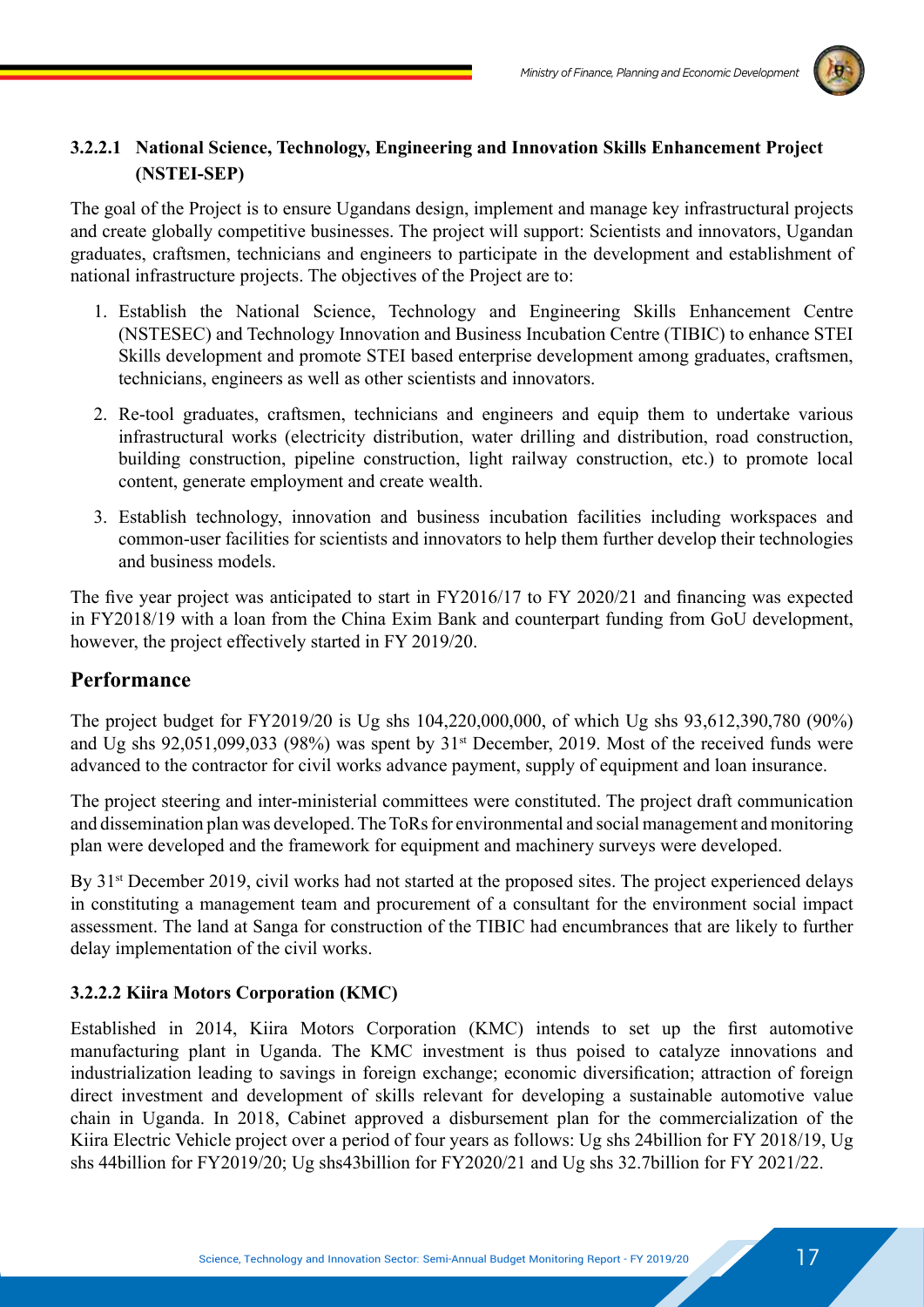

During FY2019/20, the approved budget for Kiira Motor's Corporation is Ug shs 20billion, of which Ug shs 18,383,152,400 (91.9%) was released and Ug shs 16,686,916,773 (90.8%) was spent by 31st December 2019. Both release and expenditure performances were very good.

#### **Physical performance**

Construction of the Kiira Vehicle assembly shop and plant start-up facilities-Phase I and plant offices was ongoing and the following achievements were made during the period under review: All the ground floor columns and roof trusses were complete. Fabrication of structural steel columns was complete and 42 of the 63 columns were hoisted. Lift shaft and staircases were cast to first floor slab level. 50% first floor slab for the assembly building cast (140/280 sqm) and 45% of concrete block casting complete.

Construction of the Kiira Vehicle Plant Warehouse: all the bases and columns for the foundation were cast, stone plinth wall built, and structural steel members and trusses erected.

Five kilometers of the 6.4km of the plant circulation roads were opened. Construction of the 2.79km dual carriage principal and classified road was at 36% progress, that is: removal of top soil was at 40%, roadbed compaction at 16%, fill and compaction to improve subgrade layers was at 44% and excavation of open side was at 31%.

Two Kayoola Electric buses (EVS) and two charging stations were built. Development of the assembly manual and knitting plan was completed. KMC partnered with Britam Insurance Company Limited for the comprehensive insurance cover of the Kayoola EVS. KMC was engaging URA for a better tax treatment for the buses under Research and Development. KMC submitted a proposal for the Kayoola Airport Transfer Services in joint venture with GMACH-Victoria.

Five trademarks were issued by the Uganda Registration Service Bureau (URSB) to KMC and these include; Kiira EV, Kiira EVS, Kayoola EVS, KMC and Kiira Plant. KMC submitted applications to URSB for the industrial design for Kiira EVS and utility model for 8+ seat for the Kayoola bus. KMC applied to International Society for Automotive Engineers for a Uganda World Manufacturer's Identifier (vehicle identification number) system.

KMC got clearance from MFPED for a multi-year contract with CHTC Motors Co Ltd. All the KMC stock was transferred from UDC to the Ministry of Science, Technology and Innovation (MoSTI). The MoSTI was in the process of constituting a Board of Directors for KMC. The overall project performance was good, though it was behind schedule.



**L-R: Vehicle assembly shop plant offices and warehouse under construction at Jinja Industrial Business Park (JIBP)**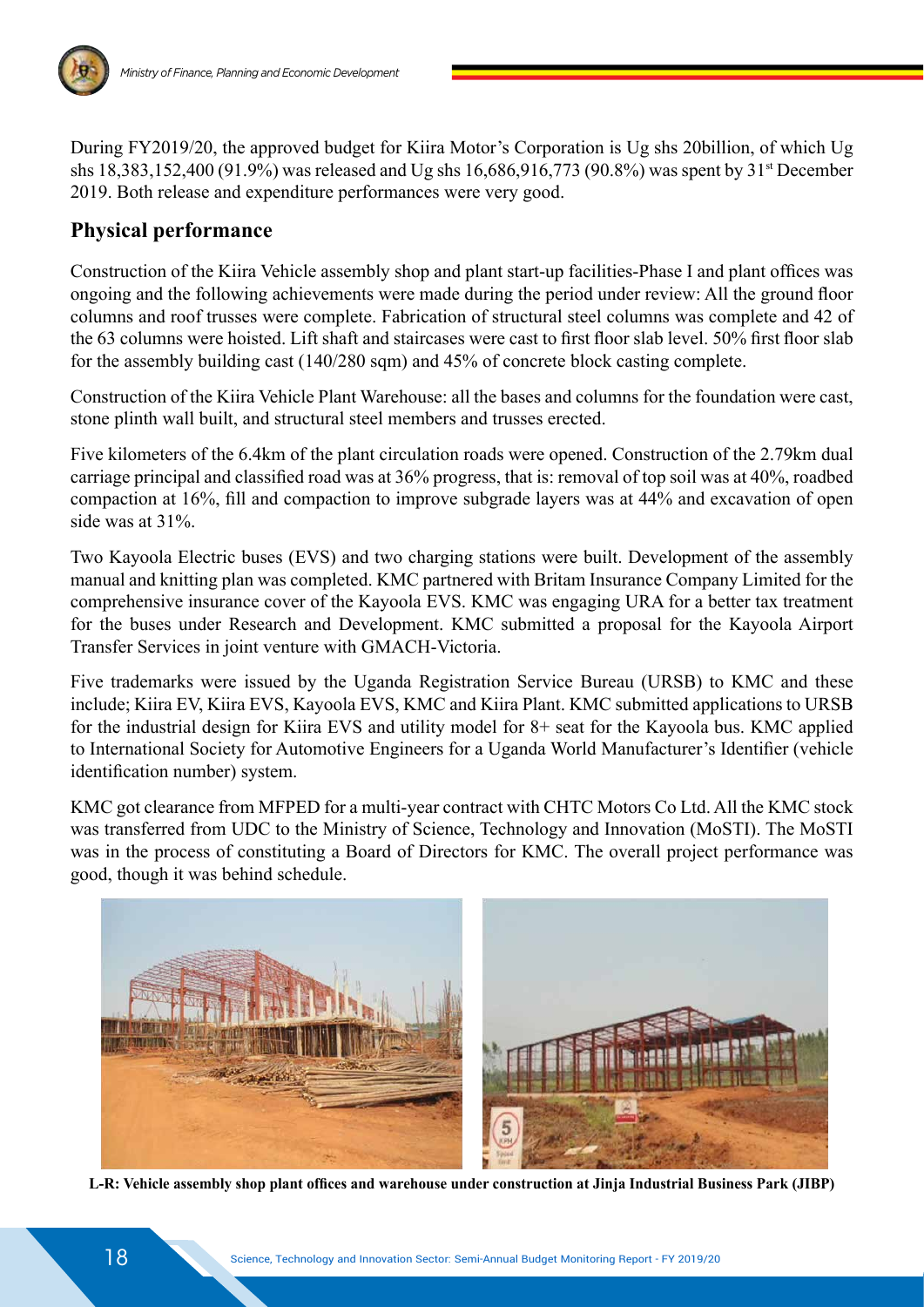



**L-R: Part of the opened road in Jinja and one of the Kayoola EVS bus at Hotel Africana in January 2020**

#### **Challenges**

- The heavy and prolonged rains in the latter part of 2019 extended into 2020 affected progress of construction works.
- Under funding in relation to the approved roadmap for KMC

#### **Recommendation**

• The KMC and MoSTI should enhance stakeholder engagement to appreciate the roadmap and the associated timelines for the commercialization of the Kiira Electric Vehicle project and vehicle assembling plans.

#### **3.2.3 Banana Industrial Research and Development Centre**

Formerly known as the Presidential Initiative on Banana Industrial Development (PIBID). The Agency started in 2005 as a pilot project of the Government of Uganda whose underlying theory is that rural farmers with access to science led processing and value addition enterprises will be able to rapidly access profitable market chains, that supply local, regional and international markets; resulting into increased household incomes. It was anticipated that the project would be a catalyst for socio-economic transformation through research based crop value addition. Over Ug shs 154billion has so far been injected in the project since inception.

The project is in tandem with the Governments' priority economic strategies in the Second National Development Plan (NDP II), which among others include; value addition to agricultural products and agro-processing through Research and Development (R&D).

During FY 2019/20, the project was expected to transit into a Banana Industrial Research and Development Centre (BIRDC), acquire the International Standards Organization (ISO) and UNBS certification, install additional equipment, operationalize the laboratories, and commercialize *Tooke* products, map production capacities of farmers and undertake countrywide soil resource testing among others.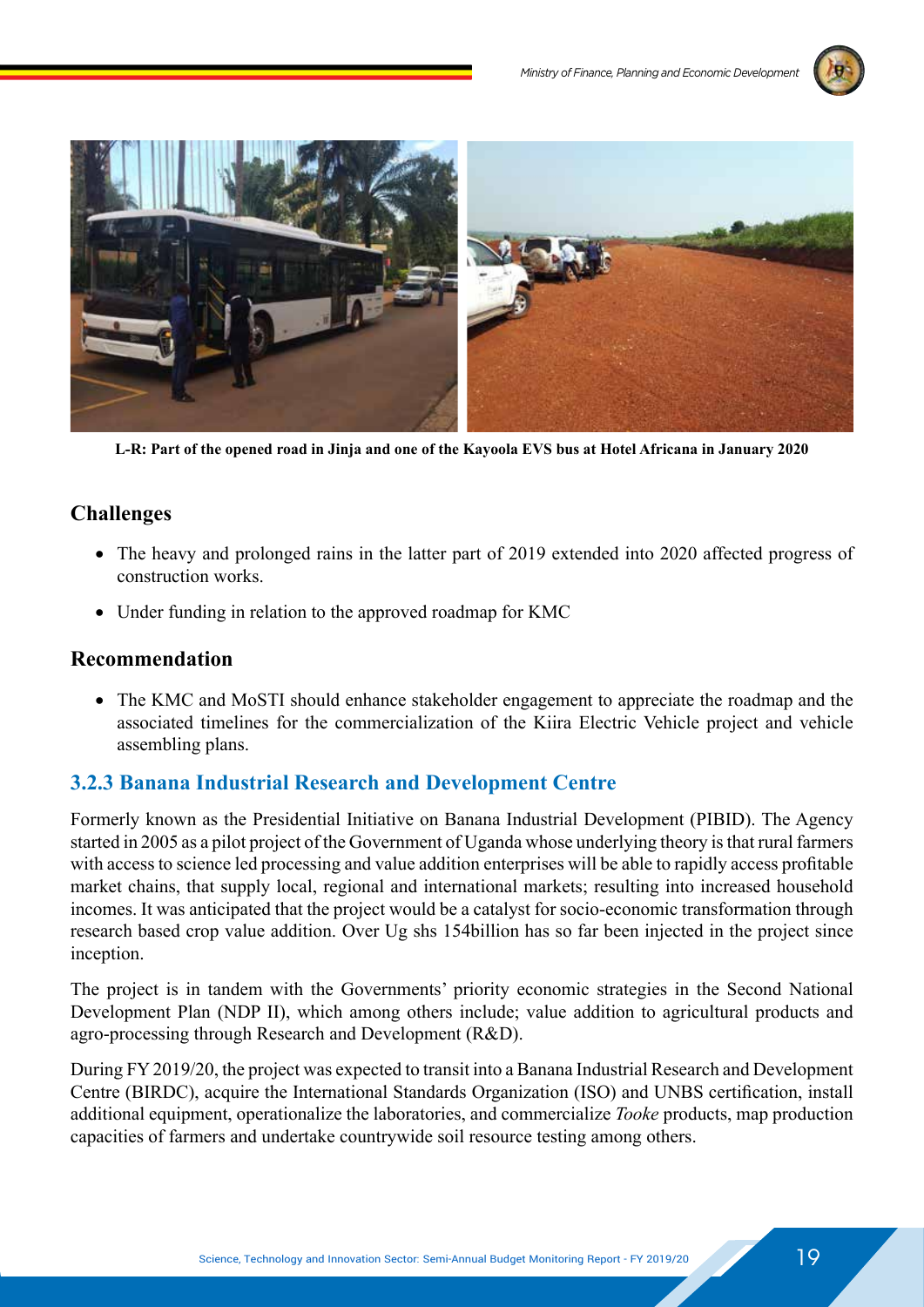

#### **Performance of the BIRDC**

The agency budget for FY2019/20 is Ug shs 9.5billion, of which Ug shs 4.75billion (50%) was released, and Ug shs 4.71billion (99%) spent by 31st December, 2019. The agency however had unaudited arrears amounting to Ug shs 8.9 billion. A total of Ug shs 1.359billion (28.6%) of the released funds was used to clear some of the arrears accrued from supply of raw materials to the pilot plant.

The Banana Industrial Research and Development Centre (BIRDC) was registered as a company in fulfillment of the strategy for operationalization of the PIBID. Efficiency optimization studies for the primary processing of bananas was ongoing. The company was in the final process of acquiring a UNBS quality distinctive mark. Marketing of the products was ongoing within and outside the country. Due to increased prices of raw materials (*matooke*) during the months of October to December 2019), production of raw *Tooke* flour was stayed. The peeling machine and a sugar mill were installed. However, the Board of Directors had not been constituted. It was observed that the approved supplementary budget (Ug shs 8.9billion) for the company during FY 2018/19 was not realized leading to accumulation of arrears and cash flow constraints.

Part of the finances released to BIRDC during the period under review were used to settle arrears accumulated in FY2018/19. It was observed that most of the planned activities were not implemented due to inadequate funds and poor prioritization.



**Some of laboratory equipment and consumables at BIRDC stores yet to be installed**

#### **3.2.4 Sericulture Project**

Located in Sheema District, the project aims at increasing production of silk and promotion of sericulture technologies in Uganda. The intervention is a subvention under the MoSTI that had previously been supported under the Innovation Fund. During the period under review, the project received Ug shs 2.125billion from MoSTI for research and completion of rearing houses.

By 14<sup>th</sup> January 2020, construction of the silk worm rearing houses had not resumed due to design reviews to include sanitation facilities and electrical works. The baseline assessment of the current sericulture ecosystem (institutions, farmers and infrastructure) in the country was undertaken in Sheema, Pallisa, Mukono, Bukedea, Bulambuli, and Iganga districts. A total of 450 farmers who had been silk farmers were followed up and their needs identified. A total of 1,203 farmers were trained in various sericulture technologies and innovations. On-farm commercialization of sericulture technologies is ongoing on 91 farms.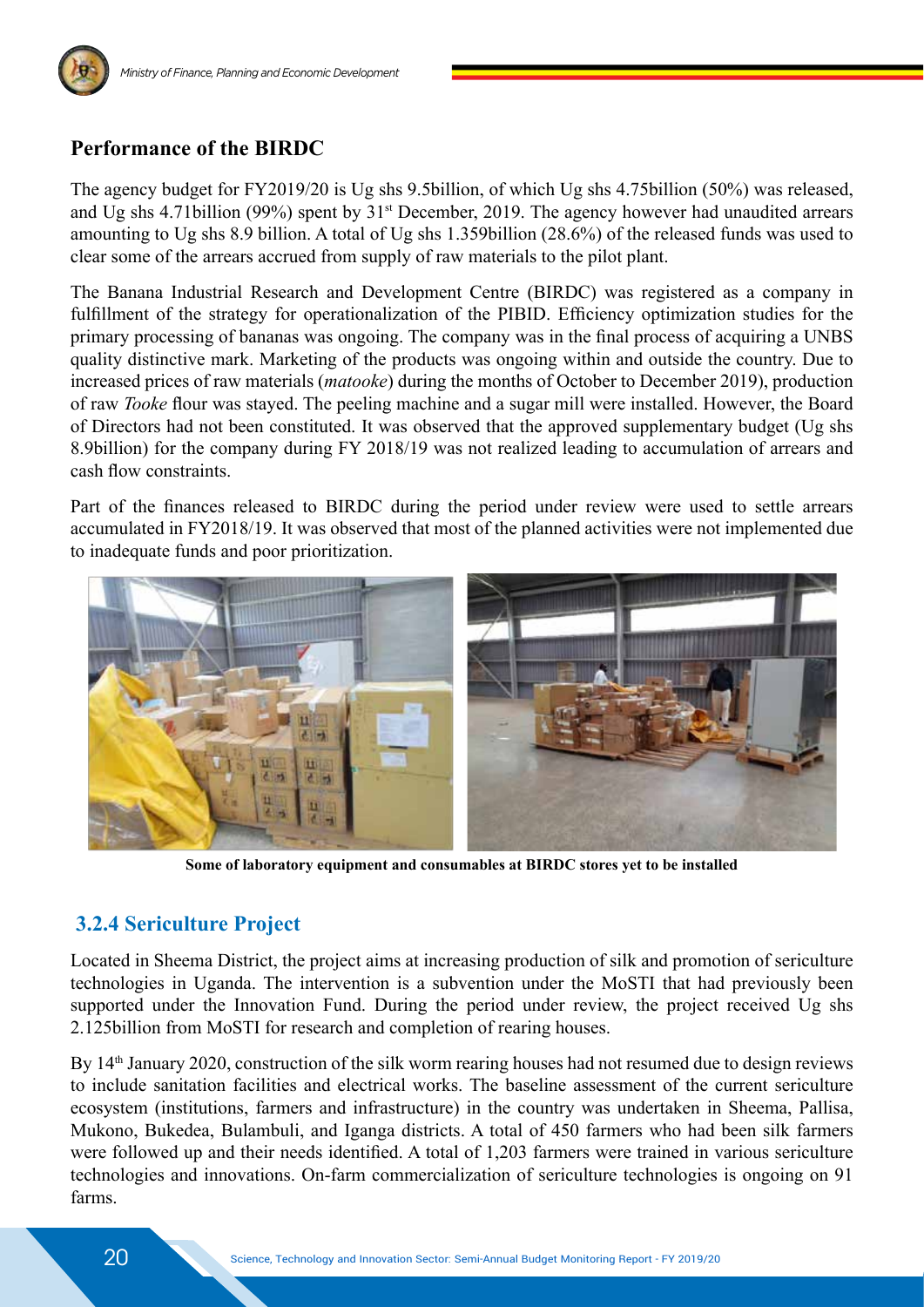



**L-R: Incomplete silkworm rearing houses and maintained mulberry gardens**

#### **Conclusion**

The programme performance was poor at 21.9%. This was attributed to the low delivery on the NSTIE project which constitutes 74% of the programme budget. The PIBID reportedly accrued unverified arrears in the previous financial year and part of the released funds were used to settle the arrears thus affecting execution of planned activities.

#### **3.2.5 Science Entrepreneurship Programme**

The programme facilitates Science, Technology and Innovation skills development for artisans, innovators and researchers. It is responsible for creating a critical mass of highly trained and skilled Science, Technology and Engineering (STE) professionals to drive industrialization and economic growth. It facilitates establishment of product development facilities and innovation hubs, liaison with financial intermediaries for technology acquisition and access to credit for STI based SMEs, and Fostering linkages and partnerships between STI institutions (Universities, Technical and Vocational) and industrialists as well as Public sector (Ministries, Departments and Agencies).

The planned outputs for FY2019/20 include: Needs based assessment, comparative analysis and adoption of appropriate models for technological enterprise development undertaken spin off and start up technology enterprises supported; Technology uptake, adoption and diffusion initiatives supported; Skills development on technology uptake, commercialization and enterprise development undertaken; ST&I business mentorship undertaken; Frameworks, policies and guidelines for Technology adoption, diffusion and commercialization developed and Public and private sector collaborations and investment in ST&I Commercialization strengthened.

#### **Performance**

The programme approved budget for FY2019/20 is Ug shs 4.56billion, of which Ug shs 1.63billion (36%) was released and Ug shs 1.25billion (77%) spent by 31<sup>st</sup> December, 2019. The release was poor, while expenditure was good. Detailed performance is provided in table 3.5.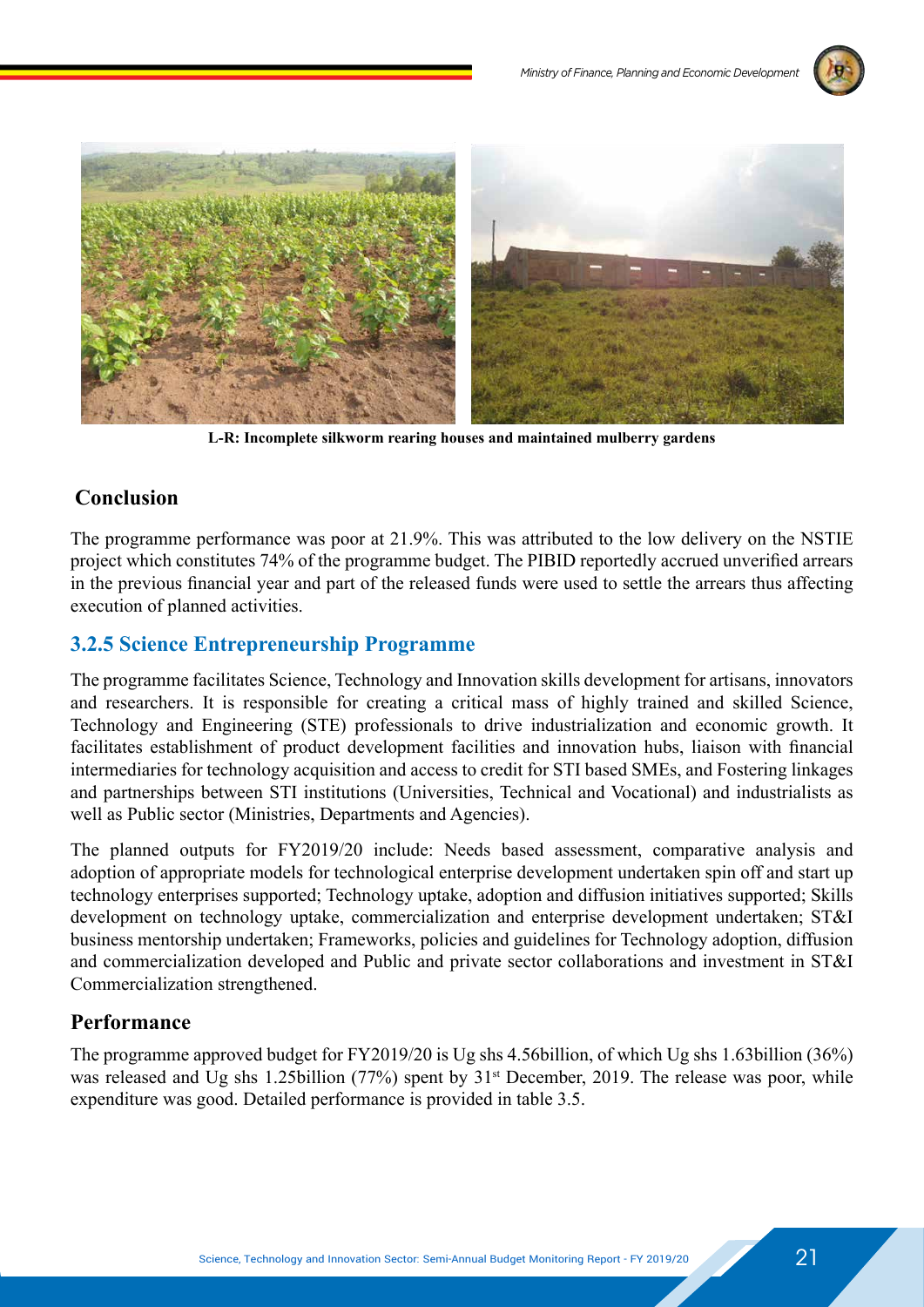| Sub-programme/<br>project                                                       | Output                                                                                                                                                                                                                                             | <b>Annual Budget</b><br>(Ug shs) | Cum. Receipt<br>(Ug shs) | <b>Annual Target</b> | Cum. Achieved<br>Quantity | Physical performance<br>Score (%) | Remark                                                                                                                                                                                                                                                                                                                                                                                                                                                                                                                     |
|---------------------------------------------------------------------------------|----------------------------------------------------------------------------------------------------------------------------------------------------------------------------------------------------------------------------------------------------|----------------------------------|--------------------------|----------------------|---------------------------|-----------------------------------|----------------------------------------------------------------------------------------------------------------------------------------------------------------------------------------------------------------------------------------------------------------------------------------------------------------------------------------------------------------------------------------------------------------------------------------------------------------------------------------------------------------------------|
| Technology<br>Uptake Com-<br>mercialization<br>and<br>Enterprise<br>Development | Technological<br>enterprise<br>developed;<br>Technology<br>uptake<br>adoption and<br>diffusion<br>initiatives<br>supported;<br>Industrial<br><b>Skills</b><br>Development<br>and capacity<br>Building;<br>Support<br>Scientific and<br>innovations | 1,850,000,000 380,000,000        |                          | 3.00                 | 0.30                      | 18.08                             | The programme conducted<br>technopreneurship<br>consultative meetings<br>with innovators and<br>entrepreneurs, and profiled<br>commercially viable<br>technologies in Sheema<br>Municipality, Masaka,<br>Ssembabule, Nakaseke,<br>Bushenyi and Mubende<br>DLGs.<br>Entrepreneurial skills<br>meetings to commercialize<br>shea butter technologies<br>and innovations were<br>conducted in Pader,<br>Agago, Nebbi and Moyo<br>districts.                                                                                   |
| <b>STI</b> skills<br>development                                                | Industrial<br><b>Skills</b><br>Development<br>and capacity<br>Building;<br>Support<br>Scientific and<br>innovations                                                                                                                                | 1,601,444,000 410,000,000        |                          | 5.00                 | 1.00                      | 25.11                             | Bunyoro youth innovation<br>and top 100 SMEs<br>awards were supported.<br>Participated in the 20th<br>EAC Jua-Kali exhibition<br>in Kigali, Rwanda.<br>Supported TVET skills<br>competition in four regions<br>of Uganda. Skills gap<br>and needs assessment for<br>scientists and innovators<br>in the informal sector were<br>conducted in the districts<br>of kabale, Rukungiri,<br>Kabarole, Hoima,<br>Kapchorwa, Busia, Arua,<br>and Moyo. Training on<br>laundry bar soap making<br>conducted in Iganga<br>District. |

#### **Table 3.5: Performance of the Science Entrepreneurship Programme by 31st December, 2019**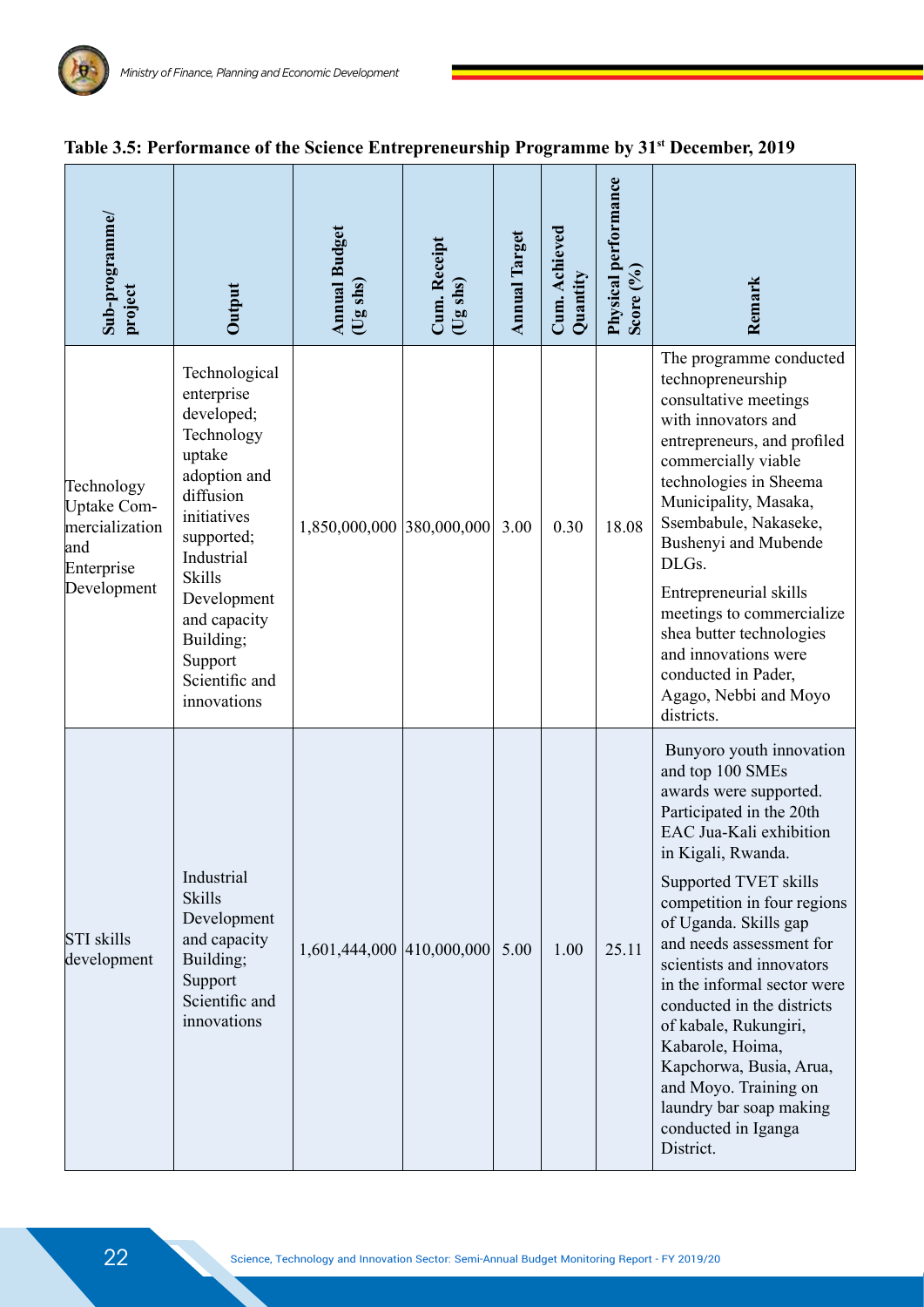

| <b>STI</b><br>Advancement<br>& Outreach | Annual<br>National<br>Science<br>Festival (NSF)<br>Conducted;<br>Collaborations<br>and<br>Cooperation<br>on STI<br>Advancement<br>established;<br>Improved<br>Human<br>Capital for<br><b>STI</b><br>Integration<br>and<br>popularization<br>of STI<br>enhanced and<br>strengthened;<br><b>STI</b><br>Exhibitions<br>Conducted<br>at National,<br>Regional & | 1,530,000,000 380,000,000 |  | 4.00 | 1.00 | 30.71 | World Science Day<br>commemorated and<br>National STI Conference<br>conducted. Collaborations<br>and partnerships<br>established for STI<br>Advancement with<br>Italian Embassy,<br>UNESCO, YIYA,<br>Solutions, E2 young<br>engineers and KPMG. |
|-----------------------------------------|-------------------------------------------------------------------------------------------------------------------------------------------------------------------------------------------------------------------------------------------------------------------------------------------------------------------------------------------------------------|---------------------------|--|------|------|-------|-------------------------------------------------------------------------------------------------------------------------------------------------------------------------------------------------------------------------------------------------|
|-----------------------------------------|-------------------------------------------------------------------------------------------------------------------------------------------------------------------------------------------------------------------------------------------------------------------------------------------------------------------------------------------------------------|---------------------------|--|------|------|-------|-------------------------------------------------------------------------------------------------------------------------------------------------------------------------------------------------------------------------------------------------|

*Source: IFMS, MoSTI progress report and field findings*

#### **Conclusion**

The overall programme performance was good, rated at 73.91%.

## **3.3 Uganda Industrial Research Institute (UIRI)**

#### **3.3.1 Background**

The Uganda Industrial Research Institute (UIRI) is the lead agency for the promotion of Industrialization in Uganda. The institute is an agency under the Science, Technology and Innovations Sector. The UIRI traces its roots to the East African Federation of the 1970s, as a precursor of the then East African Research Organization (EARSO) which was headquartered in Nairobi and served as a regional Research and Development (R&D) institution for Kenya, Tanzania and Uganda. Upon the collapse of the East African Federation, the EARSO was disbanded in 1997, and later transformed into the Kenya Industrial Research and Development Institute. The establishment of UIRI was at the behest of GoU negotiations with the Chinese Government which offered a grant to build and equip the institute.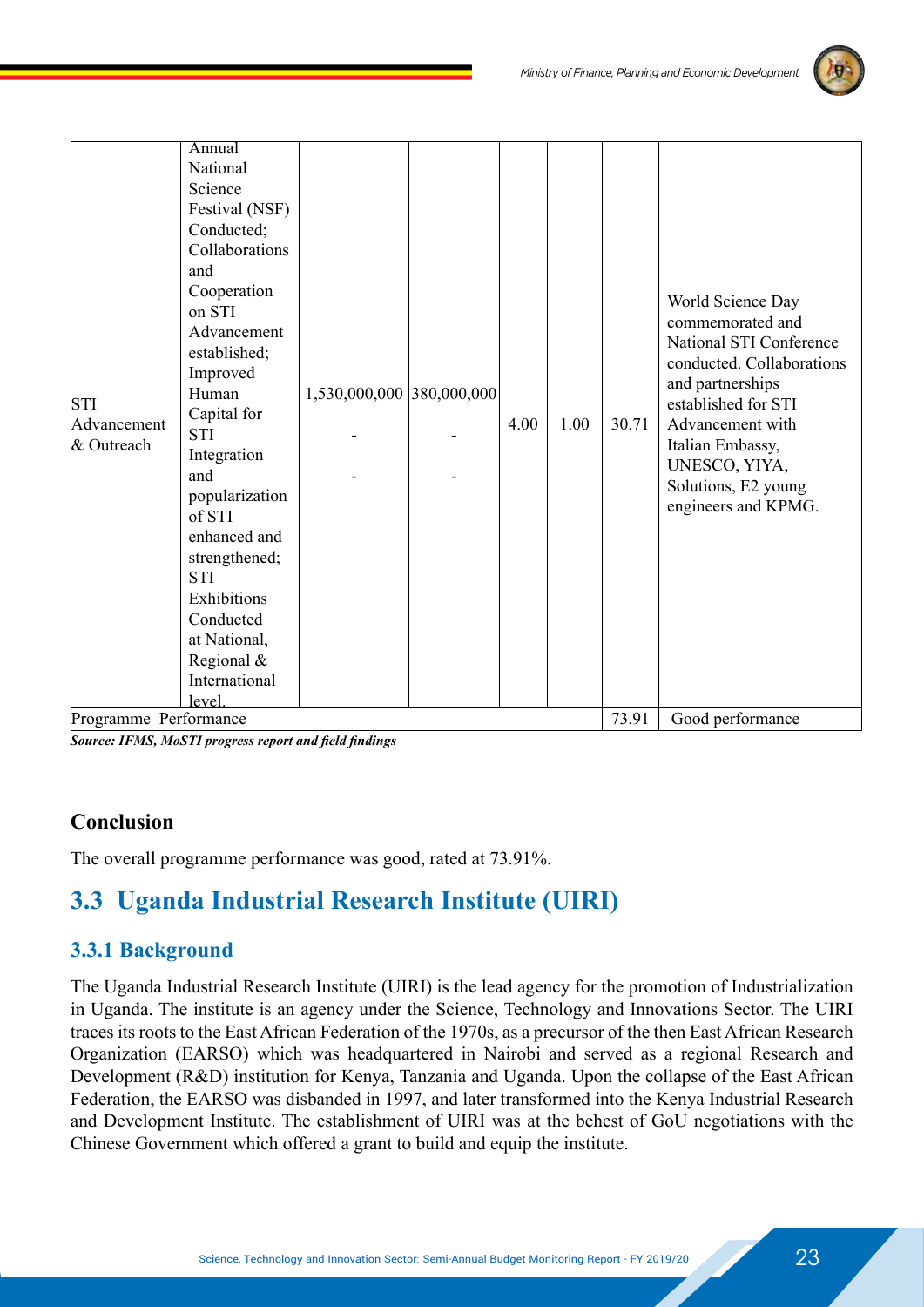

#### **Objectives**

UIRI's primary objectives are:

- To carry out applied research for the development of products and provide platform for innovations, application of science and technology.
- To develop and acquire appropriate technologies in order to create strong, effective and competitive private sector.
- To promote value addition activities so as to transform local raw materials into competitive marketable products.
- To bridge the gap between academia, government and the private sector and to enhance commercialization of R&D.

The approved budget for UIRI, FY 2019/20 is Ug shs14.23billion, of which Ug shs 7.20billion (50.6%) was released and Ug shs 6.774billion (94.1%) spent by 31<sup>st</sup> December, 2019. Both release and expenditure performance were very good.

#### **Planned outputs for FY 2019/20**

The planned deliverables for UIRI during FY2019/20 include: undertake skills development of industrialist, design and develop hardware and analyze prototypes, purchase office equipment and specialized machinery, produce and market Newcastle vaccines, support incubation activities at headquarters and satellite facilities, and construction, equipping and operationalization of the Machining Manufacturing Industrial and Skilling Centre (MMISC) in Namanve.

#### **3.3.2 Industrial Research Programme**

Development and testing of the *Wendi* mobile application aimed at easing public transport was ongoing. The UIRI conducted a pediatric study on the performance of the Electronically Controlled Gravity Feed (ECGF) system. Formation of partnerships with FraunhoferGesellschaft Institute for technical support and mass production of the units was ongoing. The UIRI developed a method for production of lactic acid from cassava. The UIRI also developed several enzymes; cellulase, xylanase, alpha amylase and cutinase through bio-prospecting at laboratory scale and is exploring means to produce at large/industrial scale.

The construction of the **Machining and Skilling Centre (MMISC) at the Kampala Industrial and Business Park - Namanve** with a US\$30 million grant from the People's Republic of China was completed and commission in January 2020. Installation of equipment and high voltage line was ongoing. The facility is expected to provide practical training to a total of 200 students (technicians) in standard machining, robotics, and Programmable Logic Control (PLC) among others. However, counterpart funding for recruitment of staff, trainers and facility maintenance had not been realized from government of Uganda.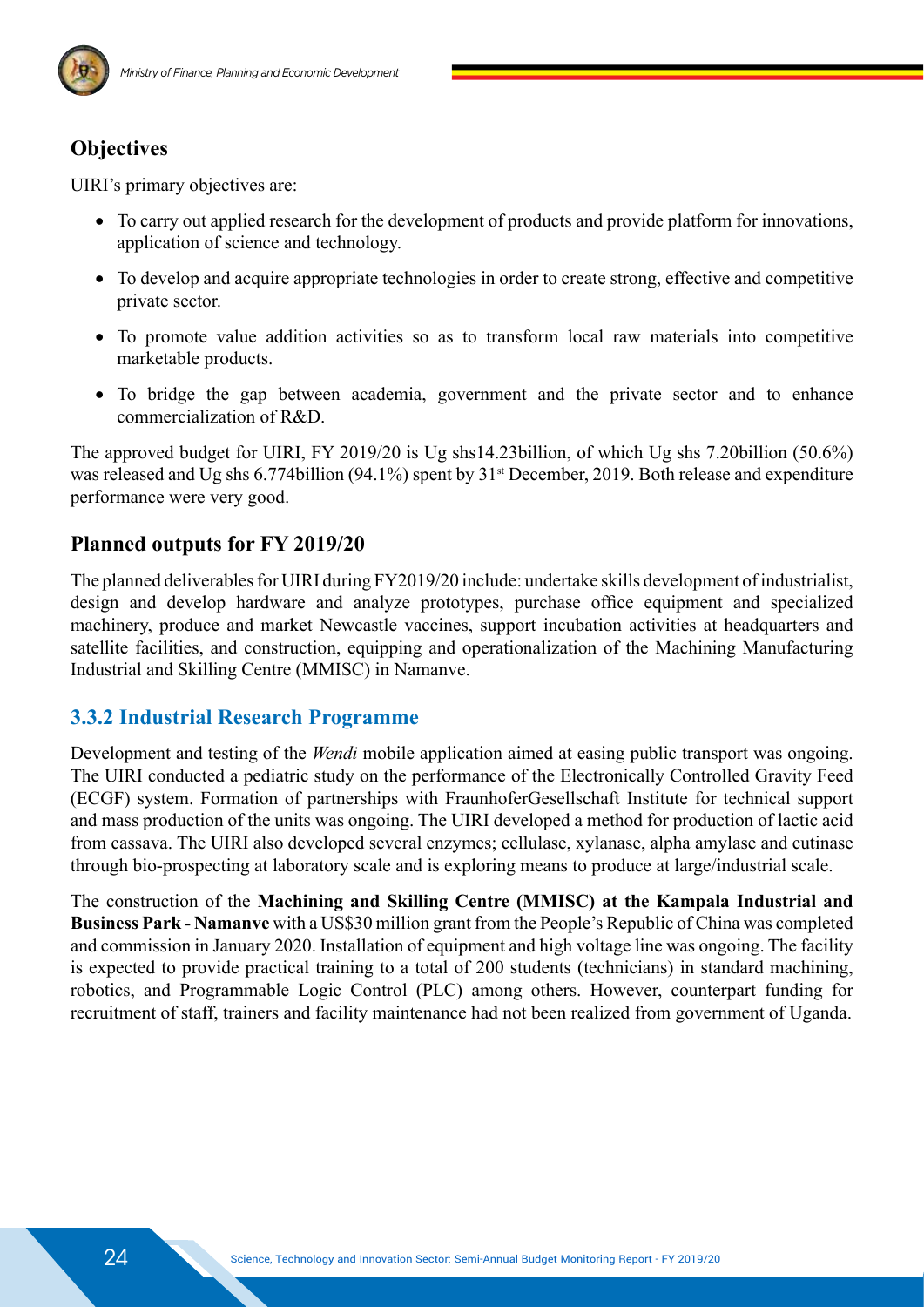



**Some of the equipment installed in the mechanical and robotics laboratory at MMISC-Namanve**

#### **Pineapple Juice Processing Plant-Ntungamo**

The UIRI constructed and equipped a pineapple juice processing plant at Itojo, Ntungamo District in order to add value in the predominantly grown pineapples in the area. The land was donated by Itojo Town Council and the management of the plant by Nyakihanga Fruit and Vegetable Growers' Cooperative Society. The facility has a production capacity of 500l/hr. UIRI signed an MoU to provide technical assistance and maintenance of the facility for three years whereas the Cooperative Society is to supply raw pineapples and manage the plant.

The plant was commissioned in December 2019, and the UIRI provided user training for the operators for one week after commissioning. By February 2020, processing of juice by the facility was halted due to technical and operational challenges. The management of the facility cited; faulty capping machine, swelling of the product on shelf and electrical surges.



**Juice processing equipment installed at Itojo Pineapple Juice Plant and processed ready to drink juice**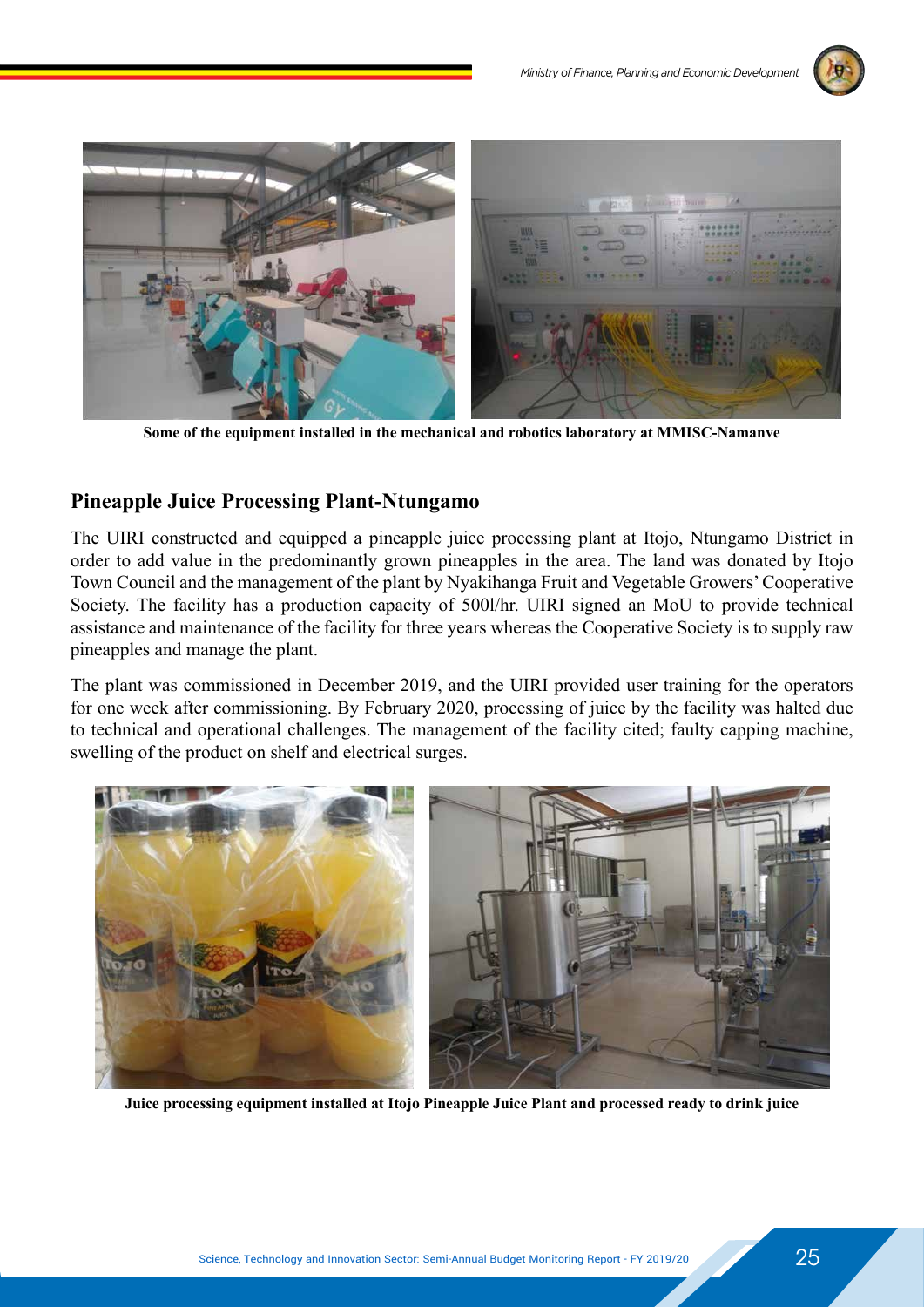#### **3.3.3 Headquarters**

At UIRI headquarters, 17 staff were recruited and a number of facilities were undergoing renovation. Construction of the container platform for wine production was ongoing. A total of 5,000,000 doses of Newcastle vaccines were produced and marketed across the country. A total of 112 food, beverage, cosmetic and plant samples were analyzed. The UIRI trained 33 students from Uganda Christian University-Mukono in value addition; 35 female farmers from Kalungu District in dairy processing; and 26 people from Kampala were trained in tailoring, knitting and embroidery.

| Sub-programmes                                | Out put                                   | <b>Annual Budget</b><br>(Ug shs) | Cum. Receipt<br>(Ug shs) | <b>Annual Target</b> | Cum. Achieved<br>Quantity | Physical performance<br>Score $(^{0}_{0})$ | Remark                                                                                                                                                                                                                                                                                                                                                                                                                                                                        |
|-----------------------------------------------|-------------------------------------------|----------------------------------|--------------------------|----------------------|---------------------------|--------------------------------------------|-------------------------------------------------------------------------------------------------------------------------------------------------------------------------------------------------------------------------------------------------------------------------------------------------------------------------------------------------------------------------------------------------------------------------------------------------------------------------------|
| Headquarters                                  | Administration<br>and support<br>services | $11,880,000,000$ 5,830,000,000   |                          | 100.00               | 40.00                     | 68.05                                      | Paid staff salaries and<br>medical insurance.<br>Recruited 17 scientists<br>and officers.                                                                                                                                                                                                                                                                                                                                                                                     |
|                                               | Arrears                                   | 788,206,175                      | 788,206,175              | 100.00               | 100.00                    | 5.54                                       | All arrears accrued<br>were cleared                                                                                                                                                                                                                                                                                                                                                                                                                                           |
| Uganda<br>Industrial<br>Research<br>Institute | Research and<br>development               | 150,000,000                      | 8,675,950                | 100.00               | 1.00                      | 0.18                                       | Wendi mobile<br>application<br>development and<br>testing was ongoing,<br>trained 26 people from<br>Kampala in tailoring<br>and embroidery;<br>delivered textile<br>machinery for UIRI<br>textile centre in Shema<br>District; method for<br>quantification of lactic<br>acid from cassava<br>developed; produced<br>four enzymes from<br>local materials; trained<br>private sector in MIG<br>wielding, shearing<br>and rolling; produced<br>5,000,000 doses of<br>kukustar. |

Table 3.6: Performance of the Industrial Research Programme by 31<sup>st</sup> December, 2019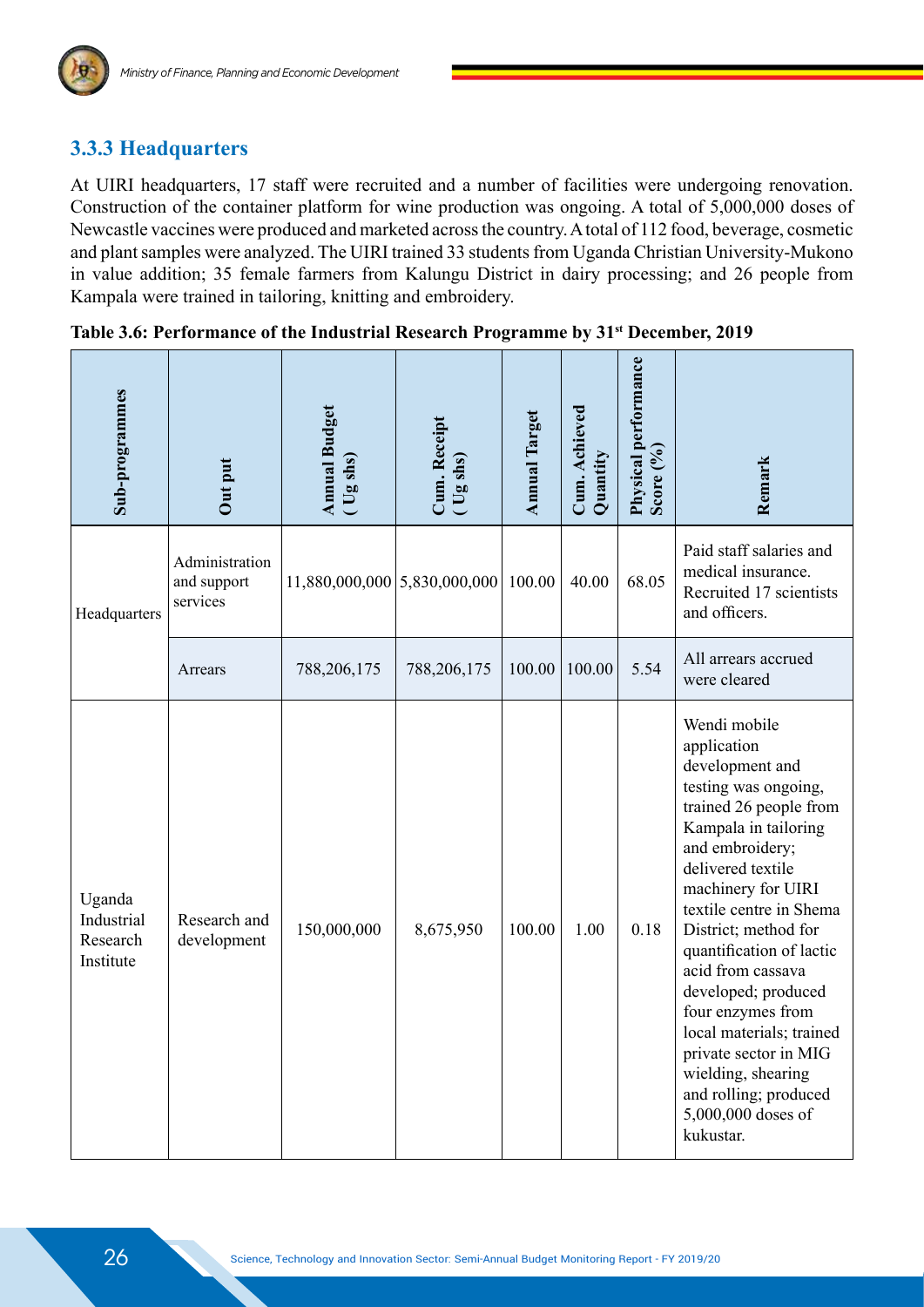

| Sub-programmes        | Out put                                                                        | <b>Annual Budget</b><br>$(Ug \, \text{sh}s)$ | Cum. Receipt<br>$($ Ug shs) | <b>Annual Target</b> | Cum. Achieved<br>Quantity | Physical performance<br>Score $(°0)$ | Remark                                                                                                                                                                                                        |
|-----------------------|--------------------------------------------------------------------------------|----------------------------------------------|-----------------------------|----------------------|---------------------------|--------------------------------------|---------------------------------------------------------------------------------------------------------------------------------------------------------------------------------------------------------------|
|                       | Government<br>Buildings and<br>Administrative<br>Infrastructure                | 500,000,000                                  | 82,409,193                  | 100.00               | 5.00                      | 1.07                                 | Repairs for the<br>Pineapple juice plant<br>backyard at Itojo done;<br>construction of the<br>container platform<br>for wine production;<br>installation of a high<br>power voltage line at<br>MMISC ongoing  |
|                       | Purchase of<br>Office and<br><b>ICT</b><br>Equipment,<br>including<br>Software | 150,000,000                                  | 101,859,600                 | 3.00                 | 0.50                      | 0.26                                 | Repaired 4 printers<br>and 103 computers;<br>installation of<br>machinery at the<br>proposed animals feeds<br>facility is ongoing                                                                             |
|                       | Purchase of<br>Specialized<br>Machinery &<br>Equipment                         | 762,000,000                                  | 394,255,257                 | 5.00                 | 1.00                      | 2.07                                 | Test runs for the<br>pineapple juice<br>plant at Itojo done;<br>equipment repairs and<br>maintenance done<br>for the meat plant<br>and rotary oven at<br>UIRI; installation of<br>equipment at MMISC<br>done. |
| Programme Performance |                                                                                |                                              |                             |                      |                           | 77.16                                | Good performance                                                                                                                                                                                              |

*Source; IFMS, MDAs*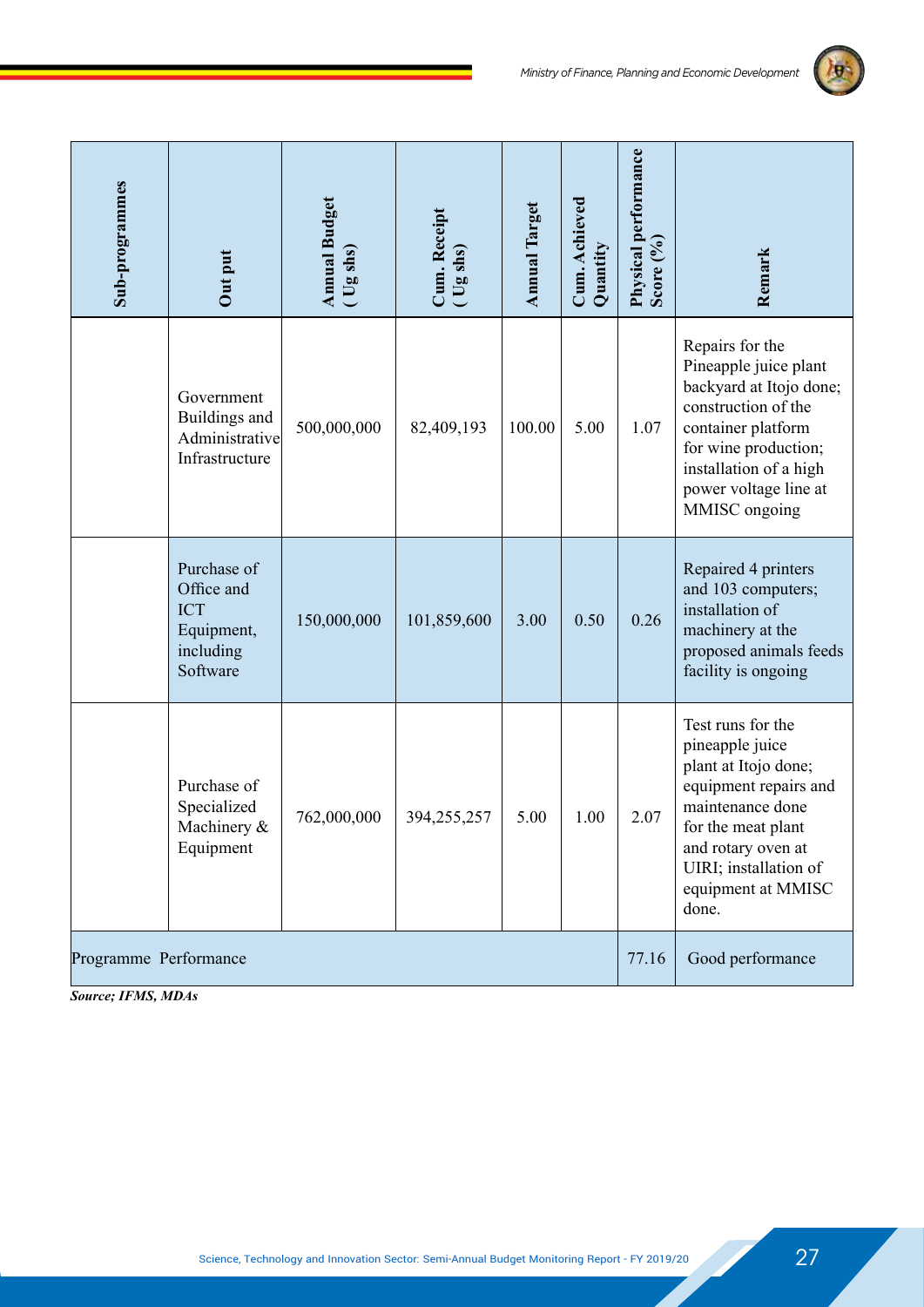

#### **Challenges**

- i. Lack of counterpart funding for the MMISC at Namanve and inadequate funding for research and development across agencies.
- ii. Low technology transfer, value addition, and commercialization of innovations.
- iii. Supply of faulty equipment to Itojo Pineapple Juice Plant and low technical capacity of the operators to run the plant.
- iv. Intermittent and poor quality power supply in most of the offsite facilities.

#### **Recommendations**

- i. The UIRI, MoSTI and MoFPED should prioritise funding to Research and Development and counterpart funding for operationalization of the MMISC.
- ii. The UIRI should continuously engage with stakeholders and the public about the innovations and services offered.
- iii. The UIRI should provide comprehensive technical and quality control training to the operators of the Itojo Pineapple Juice Plant.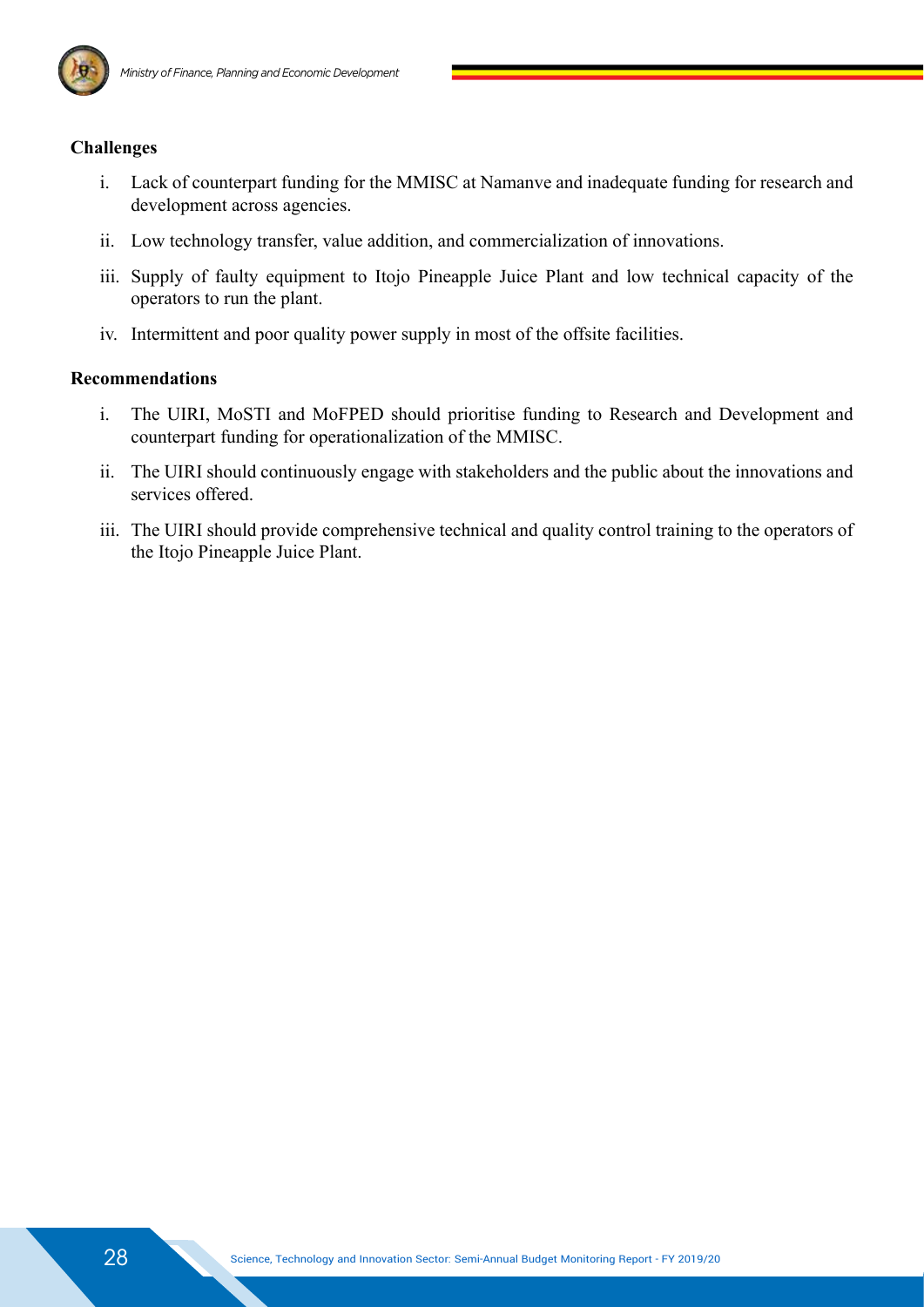

## **CHAPTER 4: CONCLUSION AND RECOMMENDATIONS**

## **4.1 Conclusion**

The STI mission of providing leadership, an enabling environment and resources for scientific research and knowledge-based development for industrialization, competitiveness and employment creation, leading to a sustainable economy, is in tandem with the country's Vision 2040 and NDP II. If well facilitated, the STI sector is capable of contributing to the Industrialization of Uganda.

The STI Sector performance was fair at 60.65%. Under the Uganda National Council for Science and Technology (UNCST), the ToRs for the environmental and social impact assessment and monitoring plans for National Science, Technology Engineering and Innovation Skills Enhancement Project (NSTEIP) were developed. The project steering committee was constituted and draft communication and dissemination plan developed. The project experienced delays in fulfilling the loan conditions. The construction of the technology innovation business incubation centre under the NSTEIP was delayed due to land related encumbrances at the proposed site in Sanga, Kiruhura District.

Good progress was observed under Kiira Motors Corporation with the construction of the Vehicle Assembly Shop at 20% progress (roofing stage). Two Kayoola EVS buses and two charging kits were built and tested.

The Banana Industrial Research and Development Centre (BIRDC) was registered as a company in fulfillment of the strategy for operationalization of the Presidential Initiative on Banana Industrial Development. The construction and equipping of the Manufacturing, Machining and Industrial Skilling Centre (MMISC) at the Kampala Industrial and Business Park-Namanve was completed. Recruitment of trainers and instructors for the facility was delayed due to inadequate budget. This implies that the centre will remain underutilized in spite of being commissioned.

The UIRI commissioned the Pineapple Juice Processing Plant in Itojo, Ntungamo District on  $6<sup>th</sup>$  January 2020. By February 2020, the plant was not operational due to technical and human resource related constraints.

It is important to note that the sector is faced with poor prioritization of key STI interventions and delayed implementation of projects. The Sector Working Group should rationalize the limited resources to the most critical requirements of the sector and work with MFPED to identify alternative sources of funding so as to meet the objectives.

Other hindrances to service delivery included lack of counterpart funding to leverage the support from donors, and inadequate development budget for some projects like UIRI- MMISC, KMC, BIRDC; infrastructure gaps to undertake STI from research to commercialization; **l**ow uptake of scientific research findings and lack of entrepreneurship skills; poor planning and inadequate appropriation on the sector development budget for FY 2019/20; low preparedness to implement development projects; and intermittent and low quality power especially in Western Uganda.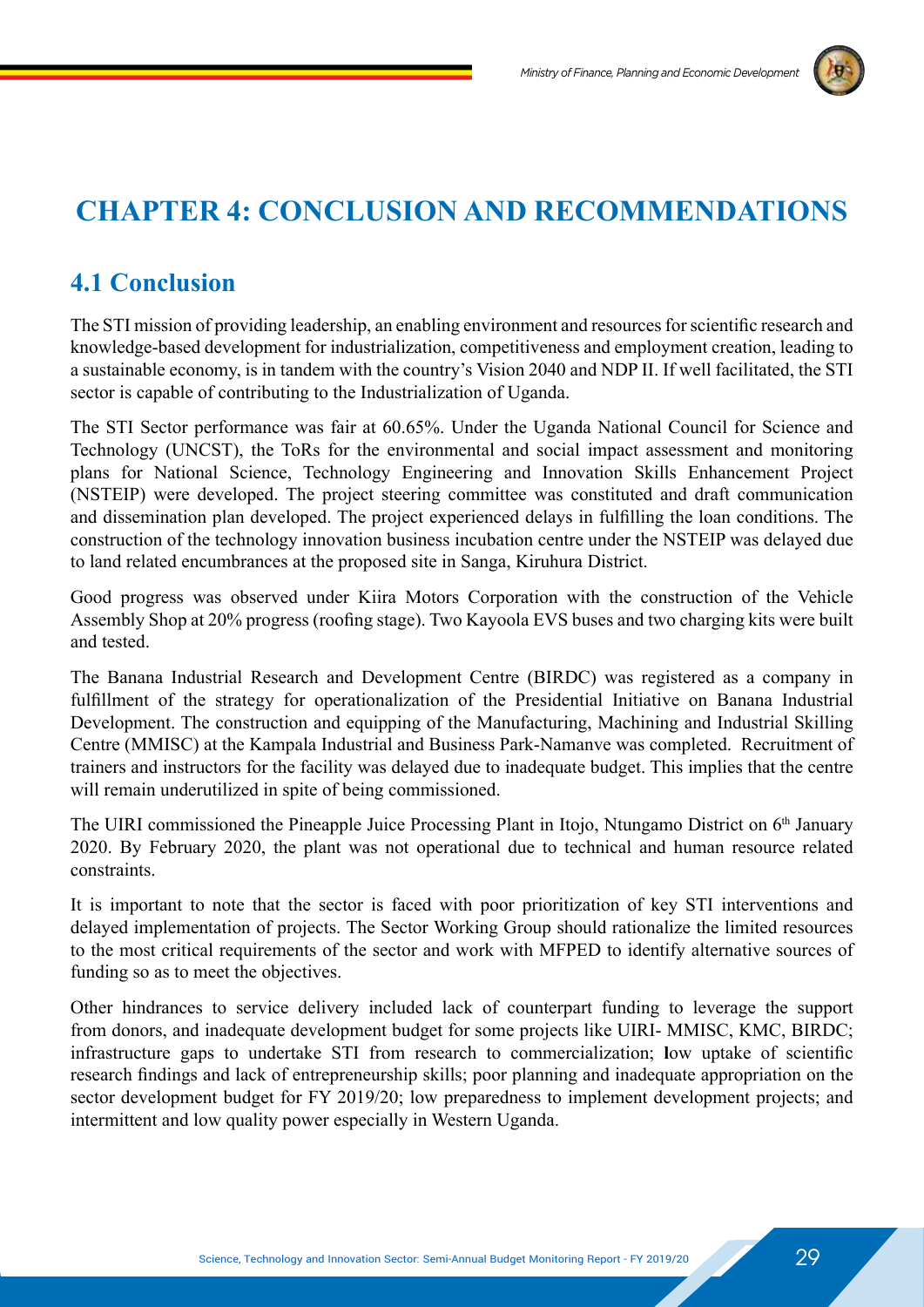

## **4.2 Recommendations**

- i. The STI Sector and MFPED should prioritise counterpart funding for research collaboration and infrastructure developments in the sector.
- ii. The STI Sector Working Group should prioritize funding for development activities for KMC, UNCST, UIRI and BIRDC.
- iii. The MoSTI should develop a Research Dissemination Strategy and enhance public engagements to appreciate the role of STI in national development.
- iv. The MoSTI should enhance capacity of implementing agencies to avoid project delays.
- v. The MEMD through the UETCL and UEDCL should ensure consistent and stable supply of electricity to enable manufactures cut down on costs of production and loss of equipment.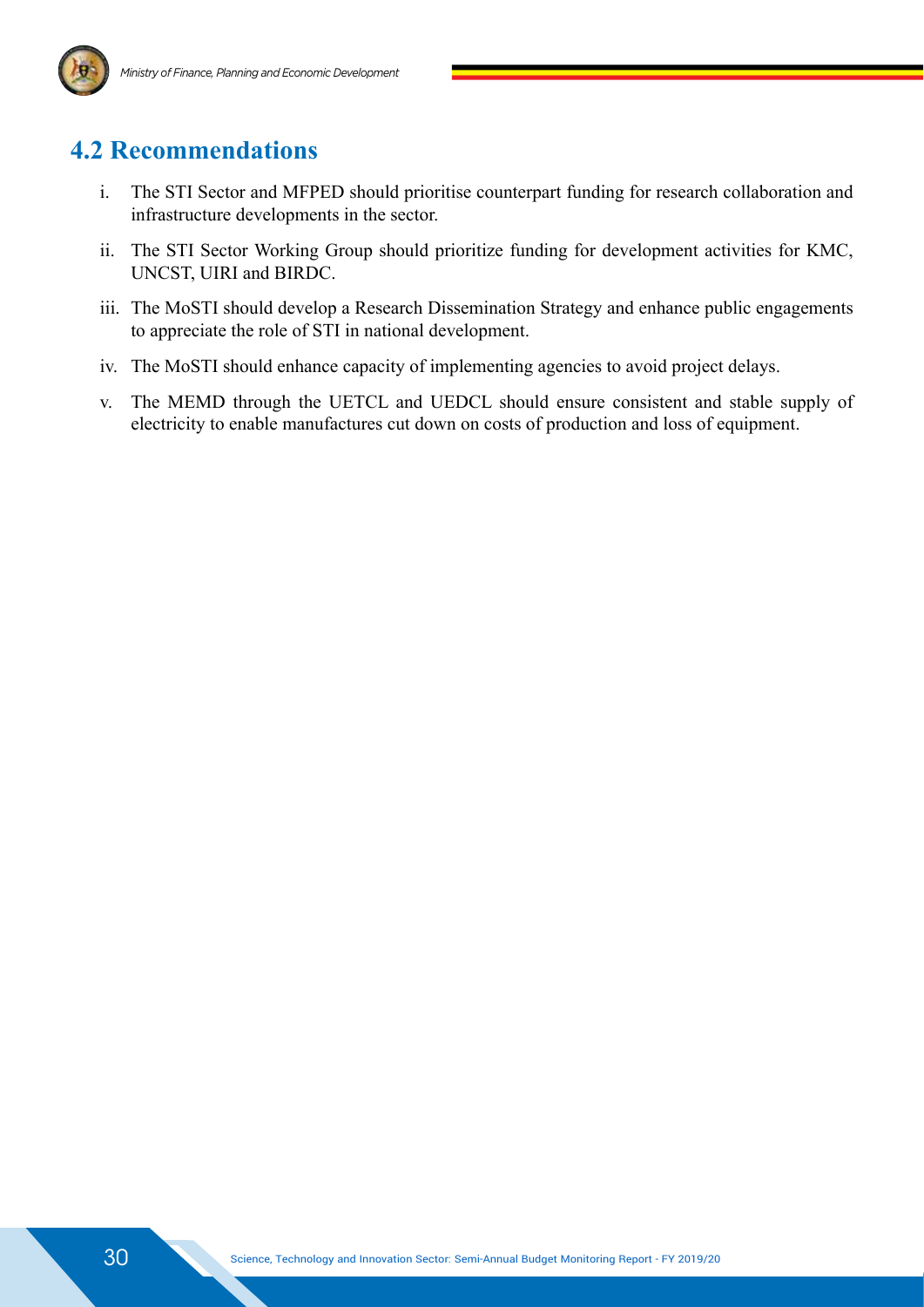

## **REFERENCES**

Approved budget estimates FY2019/20, *Ministry of Finance, Planning and Economic Development*

Government of Uganda (2015) *Second National Development Plan (NDP II) 2015/16-2019/20*, National Planning Authority, Kampala

Ministry of Finance, Planning and Economic Development (2018), *Public Investment Plan (PIP)* FY2018/19- 2020/21

Ministry of Finance, Planning and Economic Development (2018); *Draft National Investment Policy (NIP)*

Ministry of Science, Technology and Innovation (2019), *Ministerial policy statement* FY2019/20

Ministry of Science, Technology and Innovation (2019); *Quarter two Performance reports*FY2019/20

Uganda Industrial Research Institute (2018); *Quarter two Performance report* FY2019/20